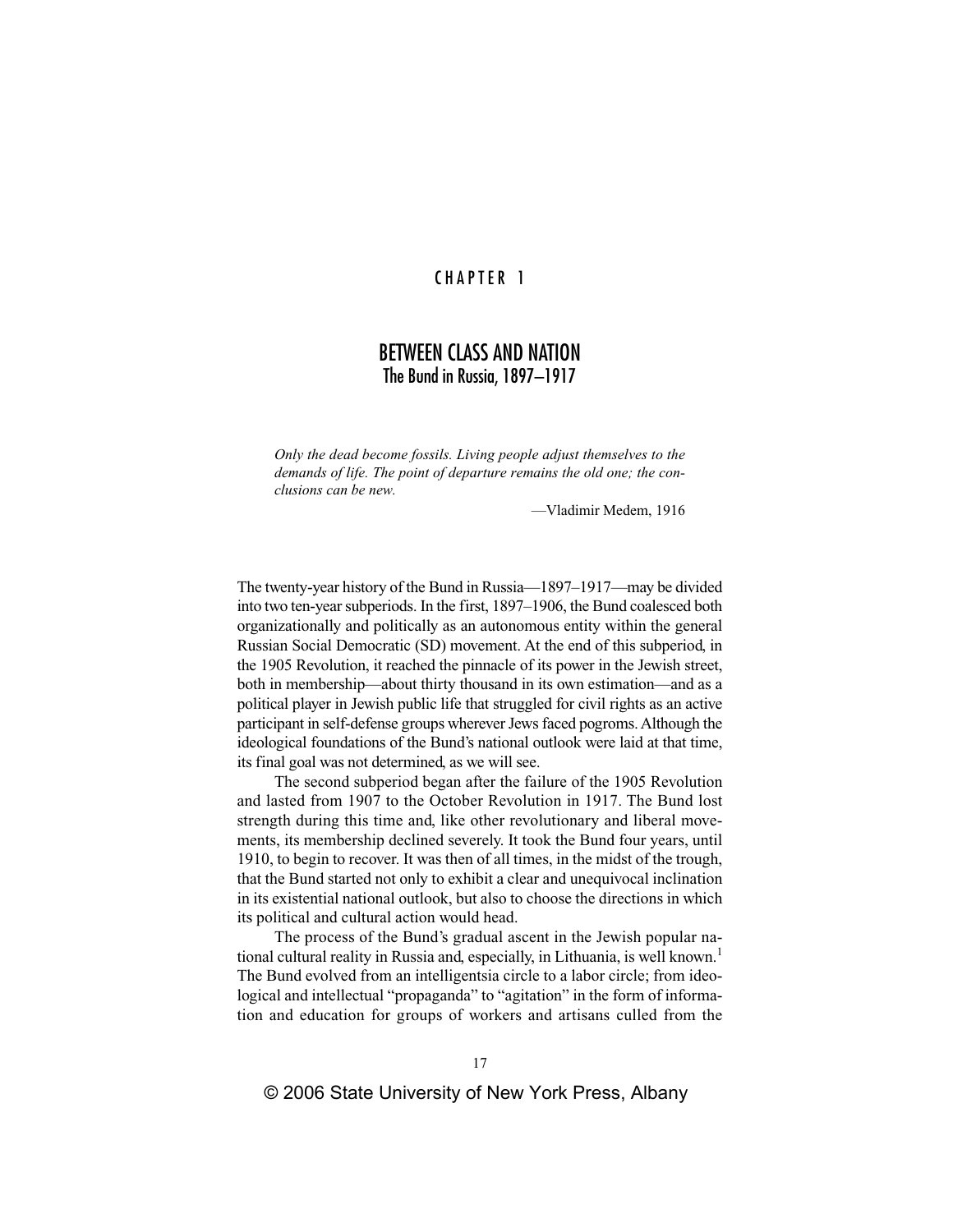simple, poorly educated classes; from Yiddish as a language of communication with the Jewish proletariat to Yiddish as a manifestation of national culture; from "circles" into a political party in 1897; from an autonomous organizational status within the Russian SD Party to the idea of Jewish national and cultural autonomy in Russia. Underlying this political and ideological evolution, which shifted the Bund from an "international" Socialist outlook to a "national" proletarian awareness, was the issue of the Jewish people as a worldwide historical phenomenon and a problem of ideological principle—matters that could not be ignored intellectually or politically.

In the sphere of ideology, the national definition of the proletariat made it necessary to explain where the Jewish people belonged vis-à-vis the population at large. Within a short time, due to the advent of Herzl and the passion that "political Zionism" evoked when the Jewish masses first encountered it, the Bund faced active political competition that forced it to explain where it stood on the national question. Importantly, the danger flowing from Zionism first arose in the Hibbat Tsiyyon era, even before the first Zionist Congress in Basel. The premier issue of *Der Idisher Arbayter*, published in Switzerland, gave evidence to this by devoting an editorial to the matter. "Capitalism has fragmented the Jewish people [*der idishen natsion*] into two hostile classes, workers and capitalists."<sup>2</sup> However, once Herzl came on the scene, as stated, some Bund intellectuals understood that this mechanistic bisection of the national organism into two warring classes failed to respond to the national yearnings of the Jewish masses. This is what prompted Joseph (Dzhan) Mill, the editor of the journal, to contact Hayyim Zhitlovsky, $3$  who was not a member of the Bund, and propose a public debate over what differentiated the Bund from Zionism. Zhitlovsky honored the request by publishing a four-article series under the title "Zionism or Socialism?"4

It was Zhitlovsky (1865–1943) of all people—the ideological itinerant troubadour of Jewish ultramodernism, a man who switched worldviews but never abandoned his belief in Jewish nationhood, an intellectual who was never bound by doctrinaire thinking—who got to the root of the national problem from the Socialist perspective and predicted the development that the Bund would experience decades later.

The four articles, written in the spirit of conventional Bund views, dealt mainly with an attempt to debunk the basic premises of the Zionist idea. Zhitlovsky defines Zionism as a movement of the Jewish bourgeoisie and assertes that, from the class perspective, Socialism and Zionism are irreconcilable. What is worse, Zionism is misleading the Jewish masses with its Utopian dreams and, for this reason, is the greatest enemy of the Jewish people. Furthermore, Zhitlovsky, following the classic Bund line, strongly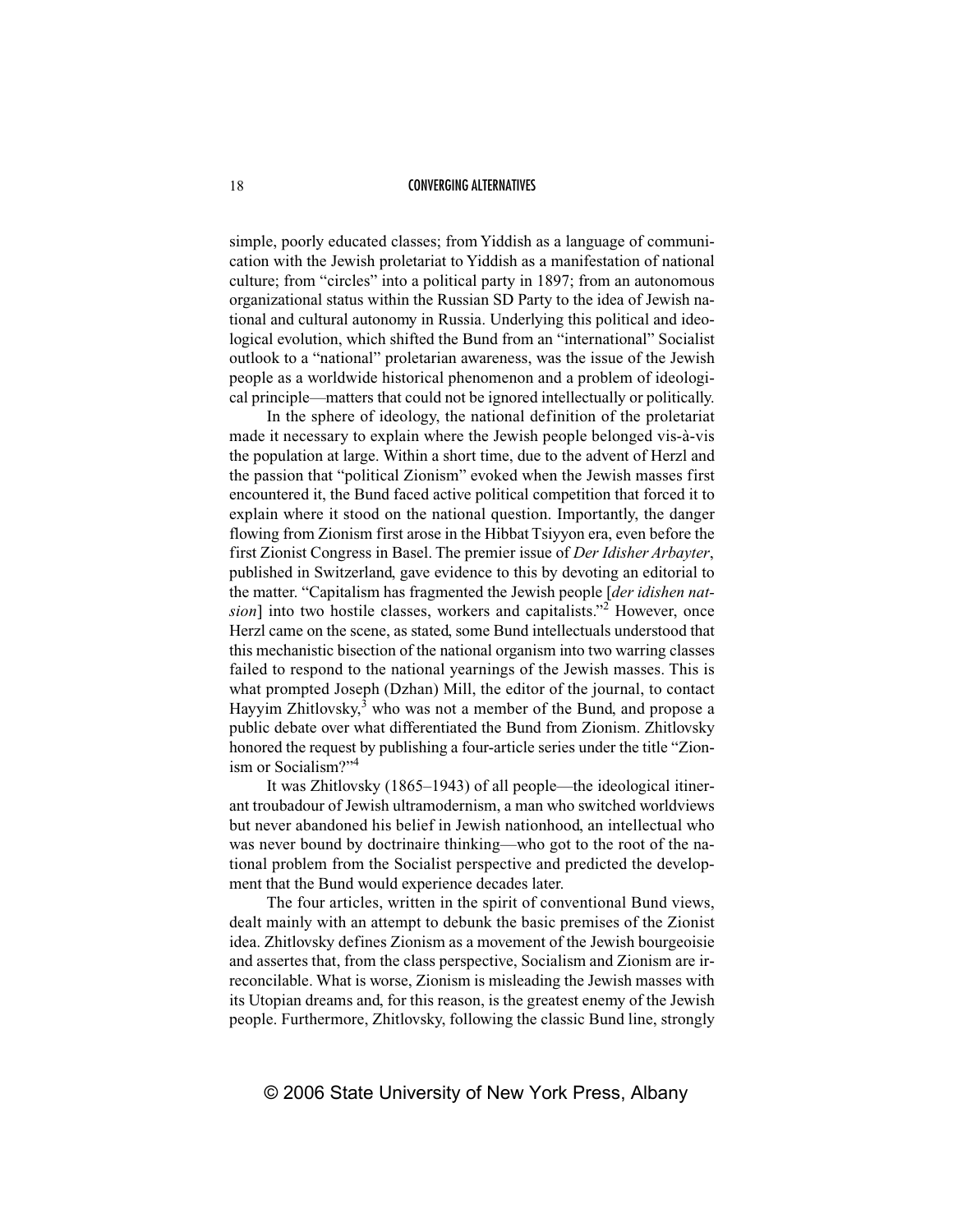doubts the existence of a world Jewish nation, in which both the Zionists and Dubnow believed. After all, he reasoned, a Jewish worker in New York or Vilna has more in common with a non-Jewish worker than with the Jewish bourgeoisie in his place of residence.<sup>5</sup> However, Zhitlovsky did not stop at this juncture of total dismissal of Klal Yisrael. Unlike the Bundists, he did not rule out ab initio the possibility that a world of Jewish people might come into being in a future world Socialist society. In fact, he upheld the right of the Jews, like all other peoples, to exist as nations within that society. In his opinion, Jewish Socialists who stay in touch with their origins love their people no less, if not more, than Zionists who ceaselessly trumpet this sentiment in public. The eastern European Jewish proletariat has much deeper and stronger Jewish roots, he asserted, than Zionist leaders such as Theodor Herzl and Max Nordau, who came from the world of the assimilationists. As A. Littwak, a grassroots Bund leader, would argue later on, Zhitlovsky stressed the loyal Jewish Socialists' emotional connection to their people. Following this premise, Zhitlovsky expressed the hope that Jewish workers in all countries would establish a world Jewish proletarian Bund that would safeguard and struggle for the interests of all of Jewry while participating in the surrounding peoples' struggle for freedom and equality. Such a Bund, in Zhitlovsky's opinion, should establish a world-embracing set of Yiddish-speaking Jewish cultural institutions. This would make Jews the world over proud of their people and culture. His practical conclusion was to establish an international proletarian Jewish secretariat, *Ayn internatsionalen idishen arbayter sekretariat* [italics in the original<sup>[6]</sup>

Thus, Zhitlovsky proposed an alternative of sorts to the Zionist creed a proletarian Klal Yisrael instead of a national one. By so doing, he expressed a prophecy that the Bund would attempt to fulfill fifty years later, under different and tragic conditions for the Jewish people and for him personally, after World War II and the Holocaust.

Zhitlovsky's last-mentioned remarks attracted a response from the editorial board, which expressed doubt that the Yiddish "jargon" could develop into a language of culture and creative endeavor as other peoples' languages had. Only future social developments could answer this question. Notably, however, even the editors did not rule out, theoretically, the existence of a proletarian Jewish Klal on a worldwide cultural basis. They were simply less confident than Zhitlovsky about the possibility of bringing this about. In this sense, in fact, they assumed that national existence depended not only on material factors, but also on spiritual ones as well. Furthermore, they believed that physical national existence hinged more on the cultural and spiritual factor in the case of world Jewry than among any other people.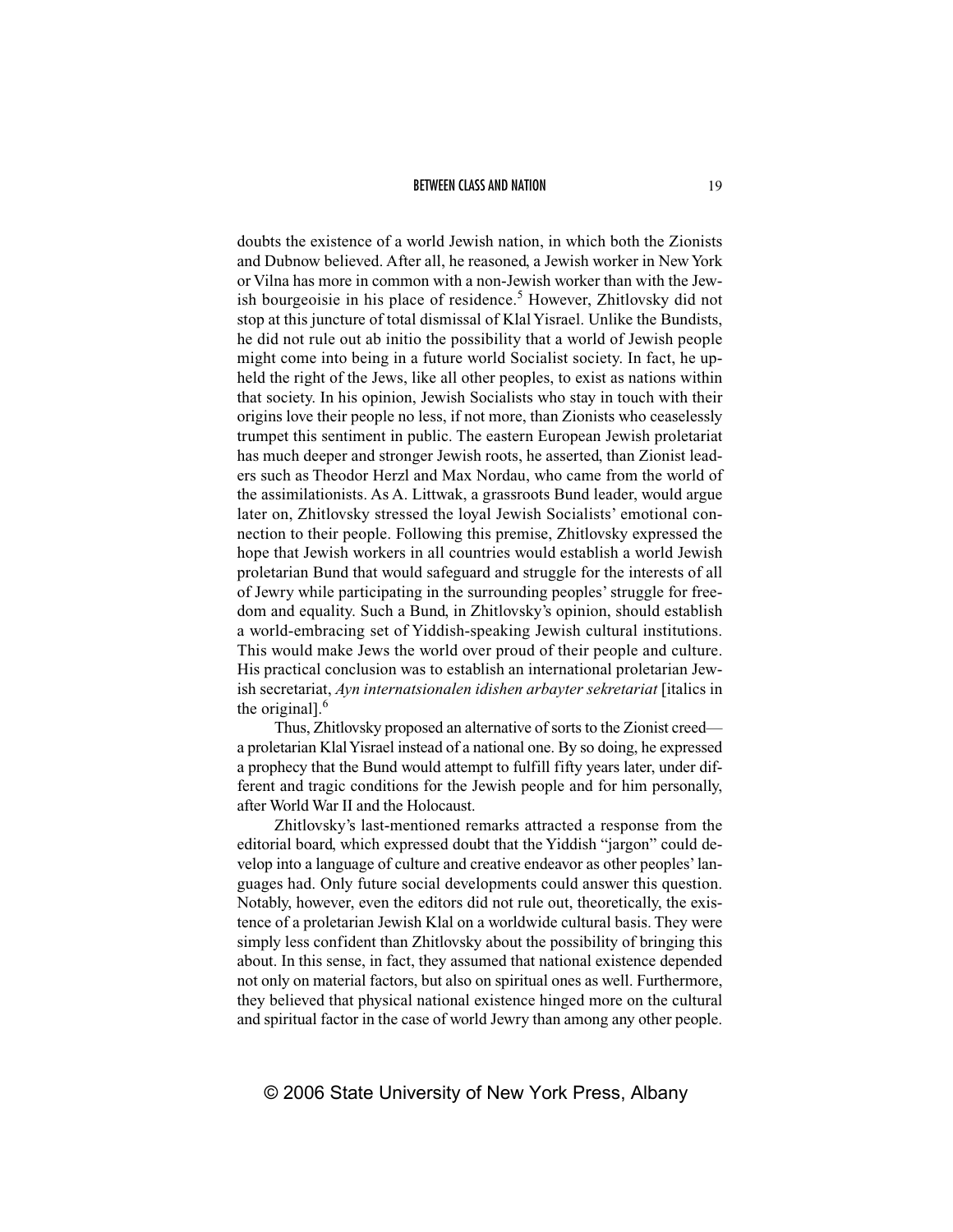At the initiative of John (Dzhan) Mill, Zhitlovsky's article was published in advance of the third Bund convention, held in 1899 in Kovno. At the convention, Mill himself fought for a resolution stressing the need to furnish Jewish workers with national rights so that they could defend their proletarian interests. Mill's opponents preferred to struggle for Jews' civil rights and believed that a demand for national rights would fragment and, thereby, vitiate the political struggle. In the typical Bundist manner, the debates over this issue ended with a compromise: a resolution to struggle for civil rights first and to refer the national question to broad debate in party circles.<sup>7</sup>

Two different clusters of basic views stood out in this debate, which lasted for more than three years. One cluster regarded Yiddish speakers and them alone, as opposed to French, English, or German speakers, as the Jewish nation.<sup>8</sup> In regard to those who spoke Yiddish and practiced the Yiddish culture, this group assumed that the success of their Socialist struggle would depend on expanding the common denominator of the folk classes—the natural carriers of the indigenous national culture. Socialism, in turn, should assure the unobstructed development of this culture by removing all obstacles and impediments.<sup>9</sup>

In the opinion of members of the second cluster, the Jews are not a nation but an origin group that has "a certain attitude" about its origin (*a shtammeinheit, a shtammgenossenshaft*). A common historical fate strengthens people's affiliation with an origin group so powerfully that it is sometimes stronger than the national sentiment. Sixteenth-century German Protestants, for example, felt closer to French Huguenots than to German Catholics. In the changing historical reality, there is no hope that the Jews will again be a nation, since they have neither a shared language nor, as stated, any likelihood of acquiring one. Therefore, the Jews have no issue of national policy or assimilation to worry about, and in this regard Jewish social democracy has neither principles nor interests. However, it does have a special interest, if not a special mission, in disseminating progressive Western enlightenment among the Jewish proletarian masses.<sup>10</sup>

The intellectual debate surrounding the national issue was accompanied by a penetrating political debate within the Bund itself and between it and the Russian SD Party, under the leadership of Lenin and Plekhanov, on the one hand, and Dubnowian and Zionist Jewish nationalism, on the other hand. In terms of balance of forces, the Bund maintained a delicate equilibrium between "nationalists" and "internationalists." Accordingly, at the third, fourth, and fifth party conventions, the debate on this issue led not to unequivocal resolutions but to compromise formulae between the two outlooks.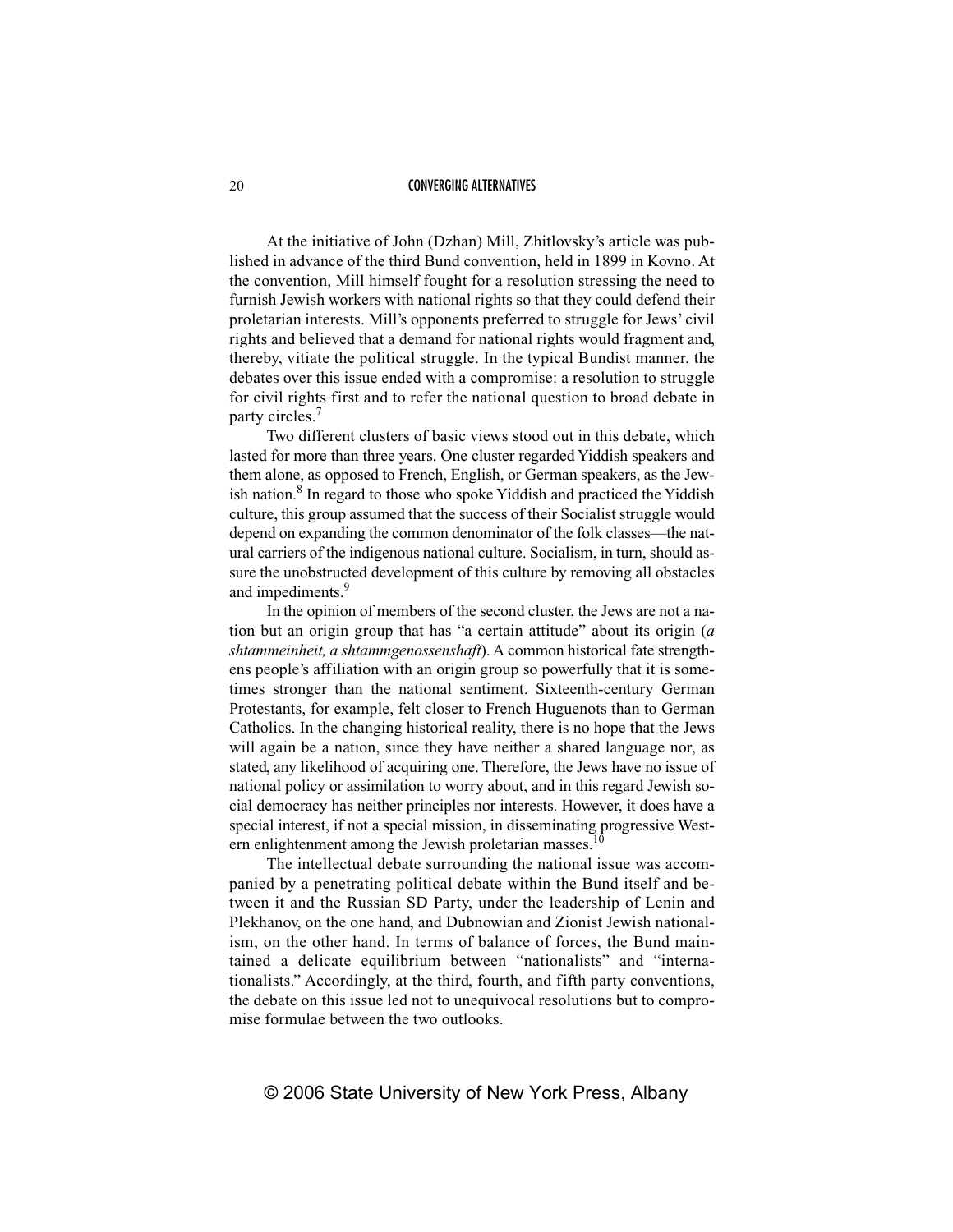The Bundist debate on the national problem took place at two levels: political and ideational. The first concerned the status of the Bund within the Russian SD Party. The Bund advocated a federative party structure, in which each national party would have an autonomous status as the sole representative of its national proletariat. The leaders of the Russian SD Party objected to this, touching off a political struggle that led to the Bund's succession from the party in 1903 and its hesitant return in 1906.<sup>11</sup> This struggle, pronouncedly organizational in nature, had nothing to do with the Klal Yisrael issue. The ethnic identity of working-class Bund members sufficed to justify a certain form of internal organizational autonomy within the general party, much as that enjoyed by other ethnic groups.

At the ideological level, however, the idea of establishing national– cultural autonomy, proclaimed by the Bund in 1901, pertained to the Klal Yisrael question in both the principled and the political senses. After all, its validity applied to all Jews. The Bund limited this autonomy to cultural matters and took care not to expand its powers to the community-organization sphere, as Simon Dubnow and, later, the Zionists advocated, because the expansionary national significance of such a demand clashed with the concept of the class division of society. The Bund "nationalists" kept this danger in mind and therefore, paradoxically with respect to those who adhered to a Marxist materialist worldview, placed growing emphasis on the Yiddish language and culture as the basis of Jewish nationhood as that of an exterritorial people.

The intellectual formula of national autonomy was phrased at that convention, as we know. This formula, based on a compromise between "nationalists" and "internationalists" in the party, was not meant to be fulfilled as a political platform. It states: "The convention asserts that a state such as Russia, composed of many different nationalities, is fated to become a federation of nationalities with *full* national autonomy [emphasis mine] for each of these peoples, irrespective of the territory that it settles<sup>"12"</sup>

In the course of the debate at that convention, one of the "nationalists" stated:

Let us be consistent. If we recognize every nation's right to freedom and national autonomy, and if we consider Jewry a nation, then the Bund, which protects the interests of the Jewish proletariat in particular—must *by necessity* [emphasis mine] champion Jewish national autonomy and must not in any way content itself with a demand for equality in civil and political rights, as has been the case thus  $\int$   $\frac{13}{3}$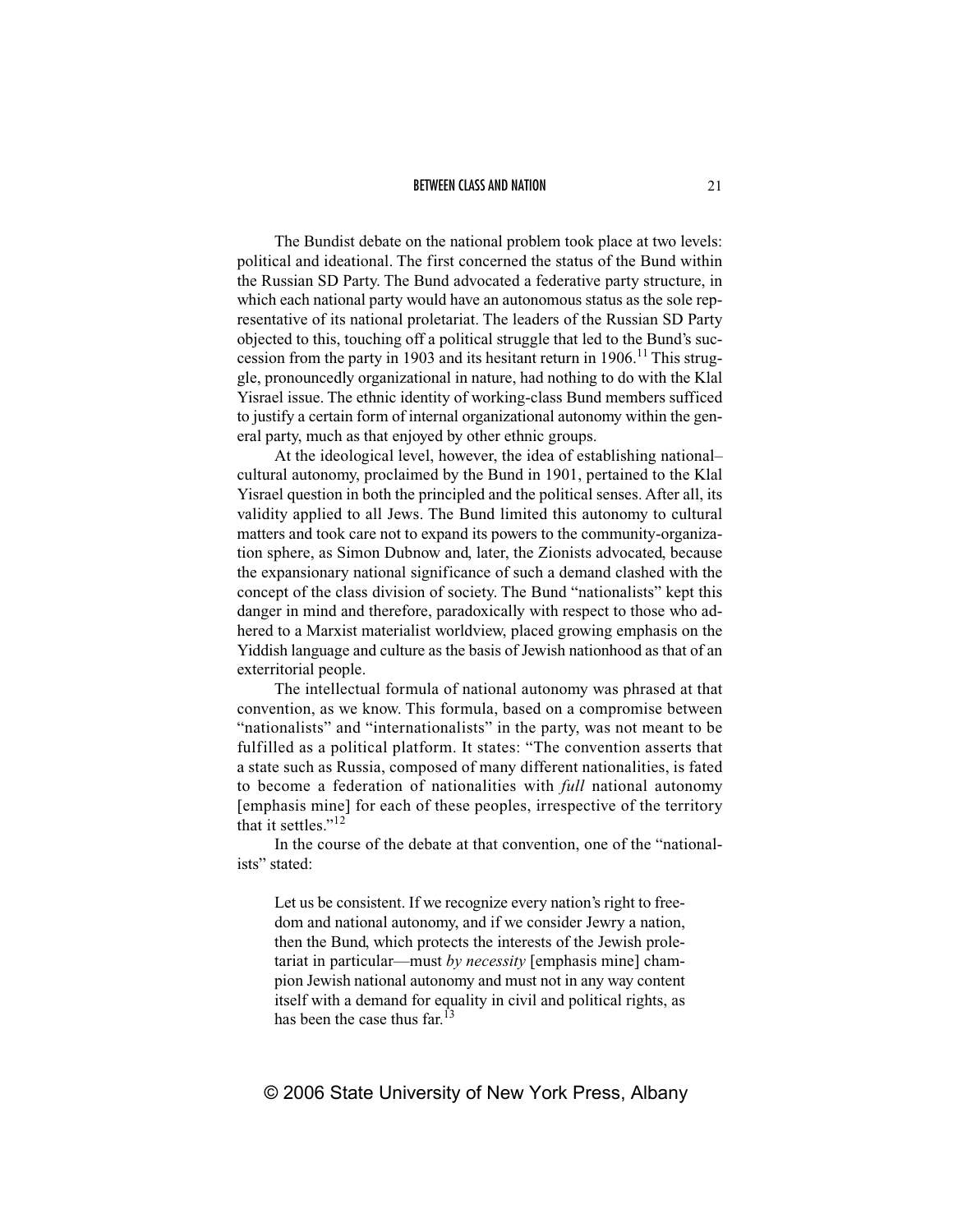The inclusion of these remarks in a resolution favoring *full* autonomy and asserting the *necessity* of espousing it expressed the identity of the proletariat interest and the national interest. The entire vision was geared, of course, to a future that would follow the historical episode of class warfare. Even so, however, the "nationalist" Bundists affirmed the existence of a Jewish nation.

Two years later, in 1903, V. Kossovski clashed verbal swords with the leaders of *Iskra* over the latter's vehement opposition to giving the Bund the status of representative of the Jewish proletariat throughout Russia. He stated vigorously that the Bund existed, in and of itself, for the sake of the Jewish proletariat and maintained relations with the general Socialist Party because it considered the latter not a Russian-national (*Rusishe*) party but a Russian-country (*Ruslandishe*) one.

Basing himself on these premises, Kossovski explained that the Bund would not settle for autonomous status within the Russian SD Party. Such a status corresponded to the view of the *Iskra* leadership, which agreed to give the Bund the right to organize on a regional but not on a national basis. In contrast, to organize the proletariat of an entire nation, a federative form of organization was the most suitable.<sup>14</sup> This leaves no doubt that, in the minds of the "nationalist" Bundists, there was a Jewish nation in eastern Europe. Just as the working class represented the genuine future national interests of all "normal" that is, territorial, nationalities, so it was with the Jewish nation, even though the Jews were exceptional in this respect. The *Iskra* leaders' opposition to national recognition of the Jewish proletariat, and its result—the devaluation of the Bund's political status—prompted the "nationalists" in the party to put together and strengthen their Socialist national outlook en bloc. Thus, it was not by chance that the clashing "internationalist" and "nationalist" views escalated into an internecine confrontation at an encounter of Bund leaders in Zurich in 1903, in preparation for the second convention of the Russian SD Party.

The outlook of the "internationalists" was fueled by a social analysis and a universalistic ideology. In their estimation, the objective process of the development of capitalism in Russia would gradually destroy the civic and economic barriers between Jews and non-Jews until the former fully integrated into society at large. This explains their staunch opposition to the idea of national autonomy, which, they believed, carried the taint of Dubnowian national ideology, and, with its subjectivity, clashed with the objective process of integration. Worse still, it had elements of Zionist nationalism. Furthermore, the "internationalists" doubted whether, a particularistic Jewish culture was at all possible in the absence of a material basis for the existence of a Jewish nation. Boris Frumkin, a leading internationalist, argued vehemently that Jewish nationhood cannot exist in the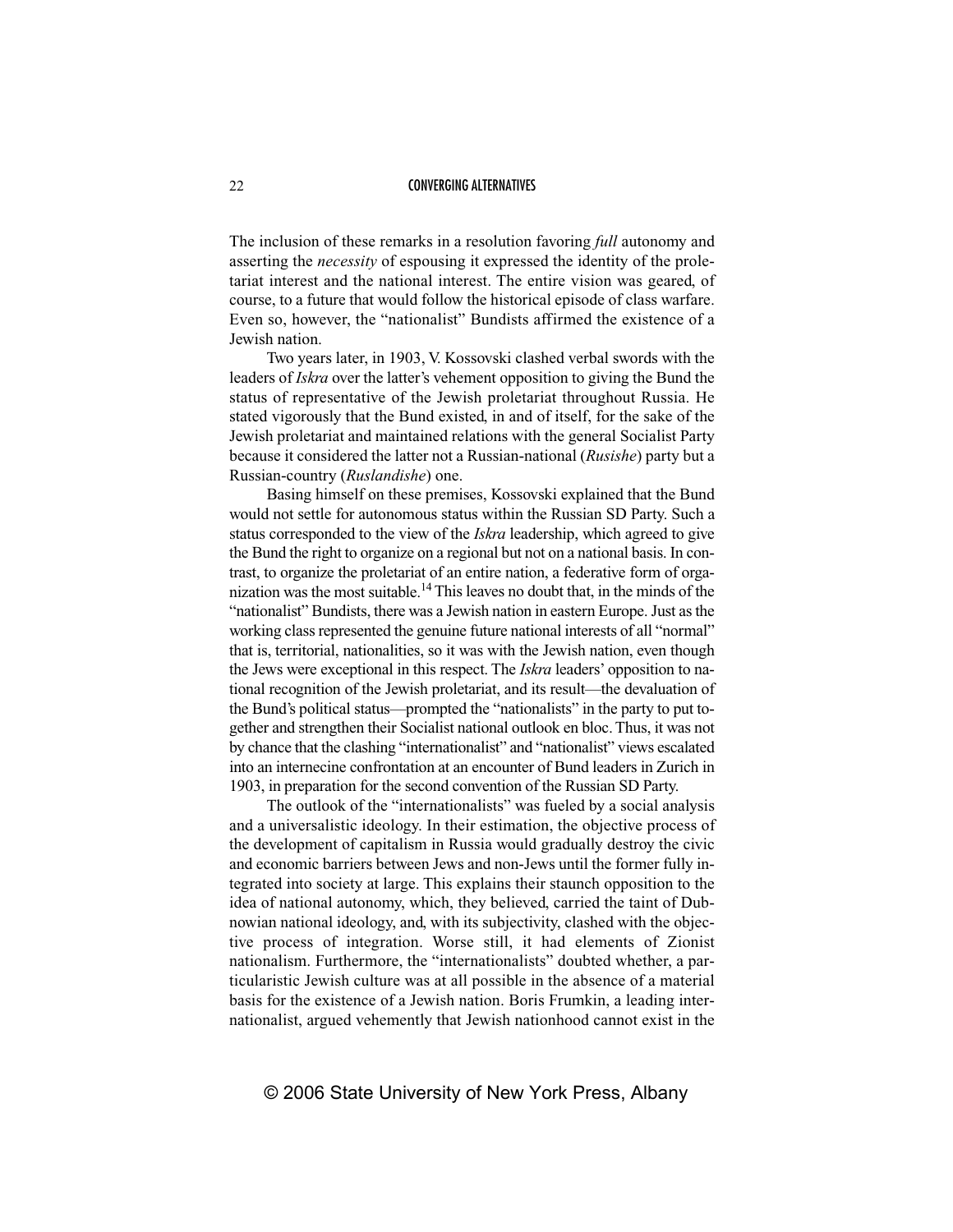Diaspora and that those who disagree flirt with Zionism. Therefore, there is no Jewish national problem (*Yidishe natsionale frage*) but only a "problem of Jews" (*nor a yidn frage*), since Jews are strangers everywhere amidst cultures that reciprocate by estranging themselves from them. It is this foreignness that animates the psychology from which the Klal Yisrael ideology stems. Therefore, for the very reason of the abnormality of Jewish existence, that is, the absence of Jewish territory, one should be wary about cultivating a psychologically based nationalism, one influenced by the national ideology of the Polish PPS and the Zionists. This ideology did influence the nationalists, as they did not deny. In Frumkin's judgment, the Bund should represent only the interests of the Jewish proletariat. As such, it is a national organization and no more, and the entire issue of *full* national autonomy is none of its concern but rather that of the Zionist nationalists.15

Frumkin's remarks reflect the crux of the internationalist worldview, which sheds additional light on the outlook of the nationalists—those who, in their opinion, could not deliberately (or inadvertently) circumvent the Klal Yisrael question that beset the Bund from the beginning of the century—at the fourth convention, held in 1901—to the middle of the century, after the Holocaust.

Vladimir Kossovski, who formulated the Bund's national creed in the course of his struggle with the *Iskra* leaders,<sup>16</sup> was one of the main rivals of the internationalists in this sphere, too. To oppose them, he cited three rationales. The first, the universalistic, was the national platform of the Austrian Social Democratic Party, which recognized the national majority's right to territorial autonomy in part of the state and added, as a corrective and complementary measure, personal autonomy for national groups that lacked a territorial majority. This rule, of course, applied especially to the Jews. The second rationale was social. Kossovski, unlike his comrades, argued that the development of capitalism not only sharpened class warfare, but also forged peoples into national units. This was happening in Russia as well, where the Jewish question would not vanish any time soon. As evidence, he noted that even though Jews were emigrating to countries overseas, foremost the United States, their numbers in Russia were not declining. The third rationale was political. Kossovski admitted that the Zionist idea, which had gripped masses of Jews in eastern Europe, presented the Bund with a sticky challenge. Instead of dismissing the allure of Zionism as an artificial and transitory phenomenon, Kossovski argued that Zionism expressed the national spirit and aspirations of the Jewish masses and that, therefore, they were the soil in which Zionism grew.<sup>17</sup> Thus, the Bund must not ignore the national problem of these Jewish masses and leave the search for its solution to the Zionists only. With this in mind, he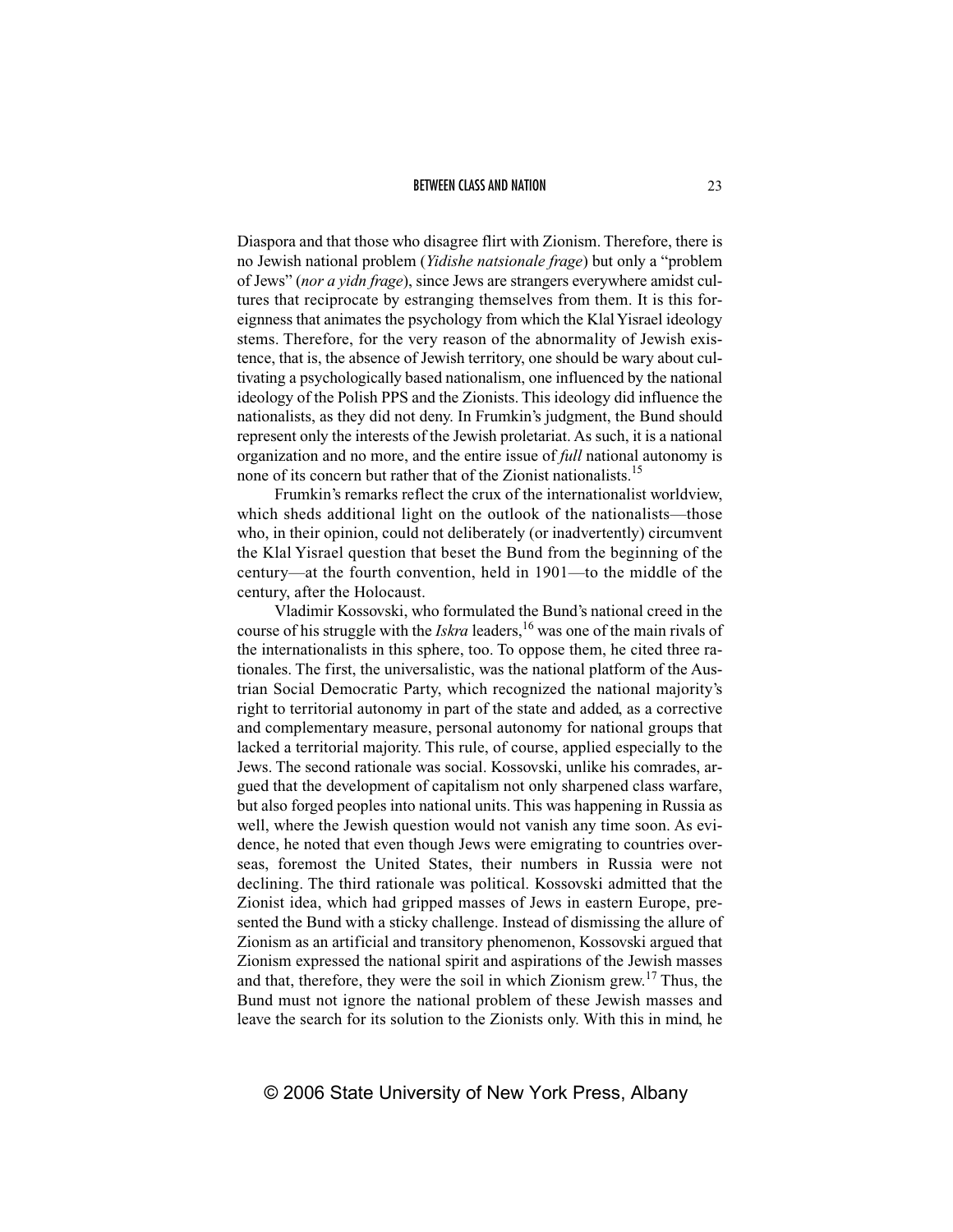and others of similar conviction inferred that until the Jewish national issue found a political solution, it should be tackled by developing the Yiddish national culture of the Jewish masses. In other words, the culture to be fostered was that of the masses and not necessarily that of the organized proletariat, as Kossovski's disputants believed. Kossovski's rivals pointed to the intrinsic riskiness of his approach, which might steer the Bund toward Dubnow's national philosophy, an ideological Klal Yisrael, and even Zionist nationalism. Kossovski was undeterred by this accusation. In his opinion, the demand to encourage popular national culture among the Jewish liberal bourgeoisie did not in itself rule out the very idea, especially when national autonomy might be attained by mobilizing social forces from the progressive bourgeoisie for a political struggle that the Bund would lead. Hearing this, Kossovski's aforementioned rival, Frumkin, charged that his outlook was Zionistic (*Vladimirs kuk is a tsiyoynistishe*).<sup>18</sup>

Mark Lieber (Michael Goldman), who shared Kossovski's national beliefs, added a theoretical dimension to this question. Basing himself on discussions at the Second International, he elucidated the difference between a nation-state and a nation—arguing that the two are not always absolutely identical. A nation is a cultural and psychological unity (*a kulturel-psikhologishe aynhayt*). As such, a nation is a complete entity, even though from the political standpoint it may be dispersed across different states, as in the cases of the Armenians and, especially, the Poles. Once the dis-identity of nation and state was recognized, various nations that had not asserted their national and cultural identity as a major value now embarked on a national awakening. Consequently, for all peoples, it is the national proletariat that should solve its people's national problem. In this respect, the Jews are no exception.<sup>19</sup>

In this context, it is noteworthy that the convention of the Russian SD Party, held in Brussels and London that year immediately after the Bund convention, Lieber led the struggle against the *Iskra* people, including L. Martov (Yuly Osipovich Tsederbaum), one of the Menshevik leaders, who was not one of them. In the draft resolutions that he presented to the convention concerning the Bund, Martov defined the Jews as a "race." Liber opposed this vehemently and insisted, unsuccessfully, that they be defined as a "nation" (*natsie*).<sup>20</sup>

Intellectual hairsplitting aside, Lieber's remarks indirectly but very importantly touched upon the issue discussed here, that of Klal Yisrael. After all, Lieber spoke explicitly of a Jewish nation—a cultural and psychological unity—dispersed among different states. However, it should be emphasized that in terms of Klal Yisrael, this was a silver lining within a cloud. Lieber concerned himself with a cultural and psychological integrity or unity and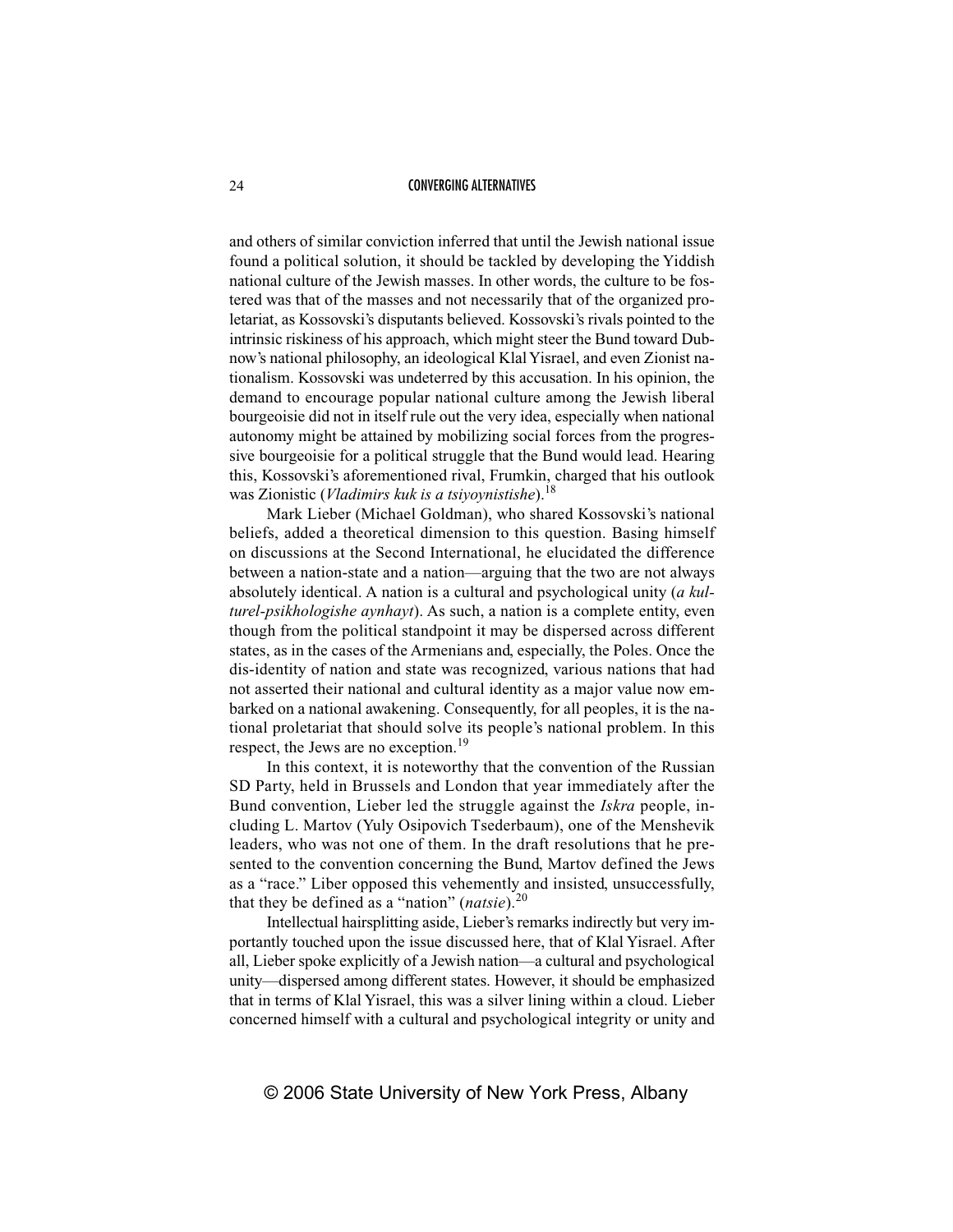not a historical one, such as that in which Dubnow and the Zionists believed. This, of course, is an overture to the grand question: who among the Jews belongs to this nation? We explore this matter below.

The stance of the nationalists cannot be fully understood without the personal, emotional dimension—that sense of a Jewish folk-home that which A. Littwak described in his memoirs, $^{21}$  or of home-nostalgia, to use Vladimir Medem's famous expression.<sup>22</sup> In the debate itself, Tsvia Horovitch articulated this feeling by defining the ambition for national autonomy as a liberation from the sense of enslavement that typified the assimilationist Jewish intellectuals who ruled out the existence of a Jewish nation. It is the Bund's duty to liberate itself from this slavish psychology and ideology (*knekhtishkayt*). She lauded the natural sense of Jewish nationhood, which requires neither inquiries nor justifications because, after all, it exists.23

This was Vladimir Medem's first participation in the national debate, for which he would be the Bund's main ideologue for the next twenty years or so. Thus, we devote a special place to his national thought at a later stage in this chapter.

The end of this dispute was typical of political party life in the Bund. Usually the leadership managed to settle disagreements by phrasing an ambiguous compromise resolution, as had happened at the fourth convention in regard to the very same issue. This time, however, that stratagem did not work. The dispute was both principled and political. The "national" majority at the convention was afraid to resolve the issue before the convention of the Russian SD Party, which, as stated, took place that year in Brussels and London. Therefore, it preferred not to bring the question of national autonomy to a vote. This being the case, the Bund delegation could present a united front on the issue of the party's autonomous status within the SD Party. When its demand was turned down, of course, the refusal prompted the Bund to secede from the SD Party.<sup>24</sup>

The secession of the Bund—both wings, the "national" and the "international"—from the general Russian SD Party at the London convention attests to the uniqueness of the Bund, which managed to maintain its unity in spite of its internal differences of principle. The Bund remained outside the SD Party for nearly three years. In 1906, it returned "home" after a compromise of sorts between most of its leadership and the heads of *Iskra*, prompted by pressure from rank and file members who wished to break out of their isolation and affiliate with the general Socialist Party of Russia—especially after the failure of the revolution in 1905 left the Bund severely weakened.<sup>25</sup>

The Bund's return to the Russian Socialist Party, although largely formal—since the Bund remained politically separate—distanced the party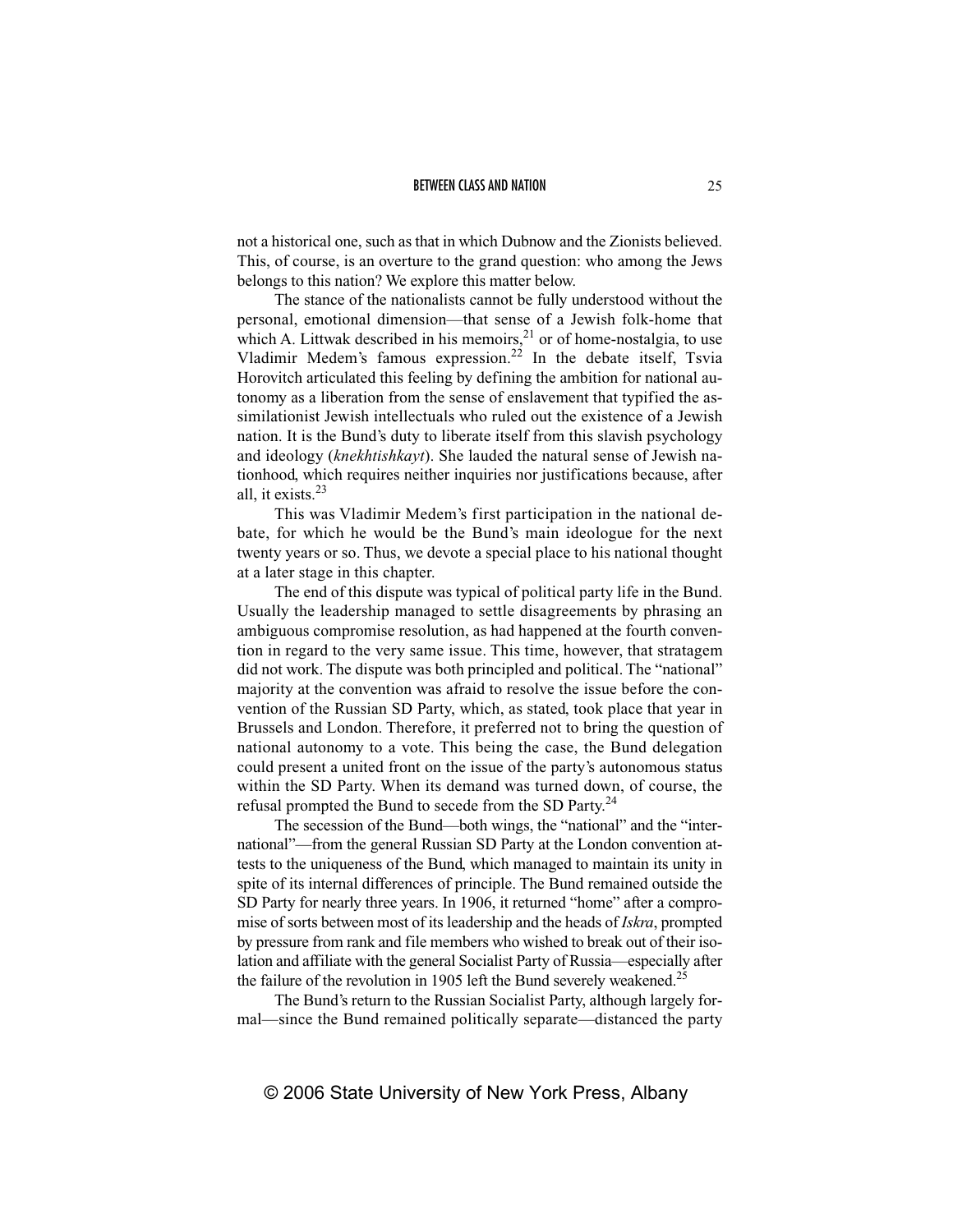from the political Klal Yisrael. This occurred, of all times, after the Bund in 1905 had stationed itself at the forefront of defenders of "self-defense" postures against anti-Jewish pogroms. From the political standpoint, however, the Bund refused to participate with the other Jewish parties in the Association for the Attainment of Total Equality for Jews in Russia. This resulted in a series of furious anti-Bund articles by Simon Dubnow, one of the mentors of the association.<sup>26</sup>

The title of Dubnow's first article in the series, "Slavery in Revolution," speaks for itself. It excoriated Jewish socialists who aligned themselves with assimilators into general Socialist parties, such as the Russian SD or the Polish PPS, and self-proclaimed carriers of Jewish national consciousness, such as the Bund and even the Zionist Po'aley Tsiyyon. However, as stated, Dubnow was concerned chiefly with the Bund and attempted to expose the party's true "national face." He accused the Bund of several sins of principle against the all-embracing national concept of Klal Yisrael. The Bund's national program in regard to cultural autonomy, he argued, was severely narrow because it limited itself solely to a demand for recognition of Yiddish and a search for a way to promote it. The Bund ignored and even opposed the broad, inclusive organizational and cultural grasp of cultural autonomy that should provide the entire nation with a permanent framework for the cultivation of its culture, the shaping of its new national image, and a barrier against the menace of assimilation. This, Dubnow wrote, is because the Bund, according to its class ideological outlook, considers itself a representative of the interest of only part of the Jewish people. Therefore, it has no inclusive national interest and is unwilling to participate in the struggle for Jewish national continuity. Consequently, Dubnow maintained angrily, Bundists' loyalties accreted to "one nation" only, the "proletarian" one. If so, they were fragmenting the Jewish nation ab initio—not inadvertently but deliberately and consciously. By so doing, instead of a politics that reflects the general national interest, the Bund dragged segments of the Jewish people into a class politics that devastated national unity. When normal peoples that have a permanent national territorial base practice this kind of class politics, the harm that might result cannot endanger the nation's integrity as such. However, when a non-territorial people, dispersed across many countries, engages in this form of political behavior, it engenders a severe risk of fragmentation and disintegration.

The anomaly of Jewish national existence traces to the lack of national territory, Dubnow wrote. He admitted that normal phenomena such as class struggle exist within this anomaly, provided that the class struggle not contradict and clash with the national politics, as the Bund was doing.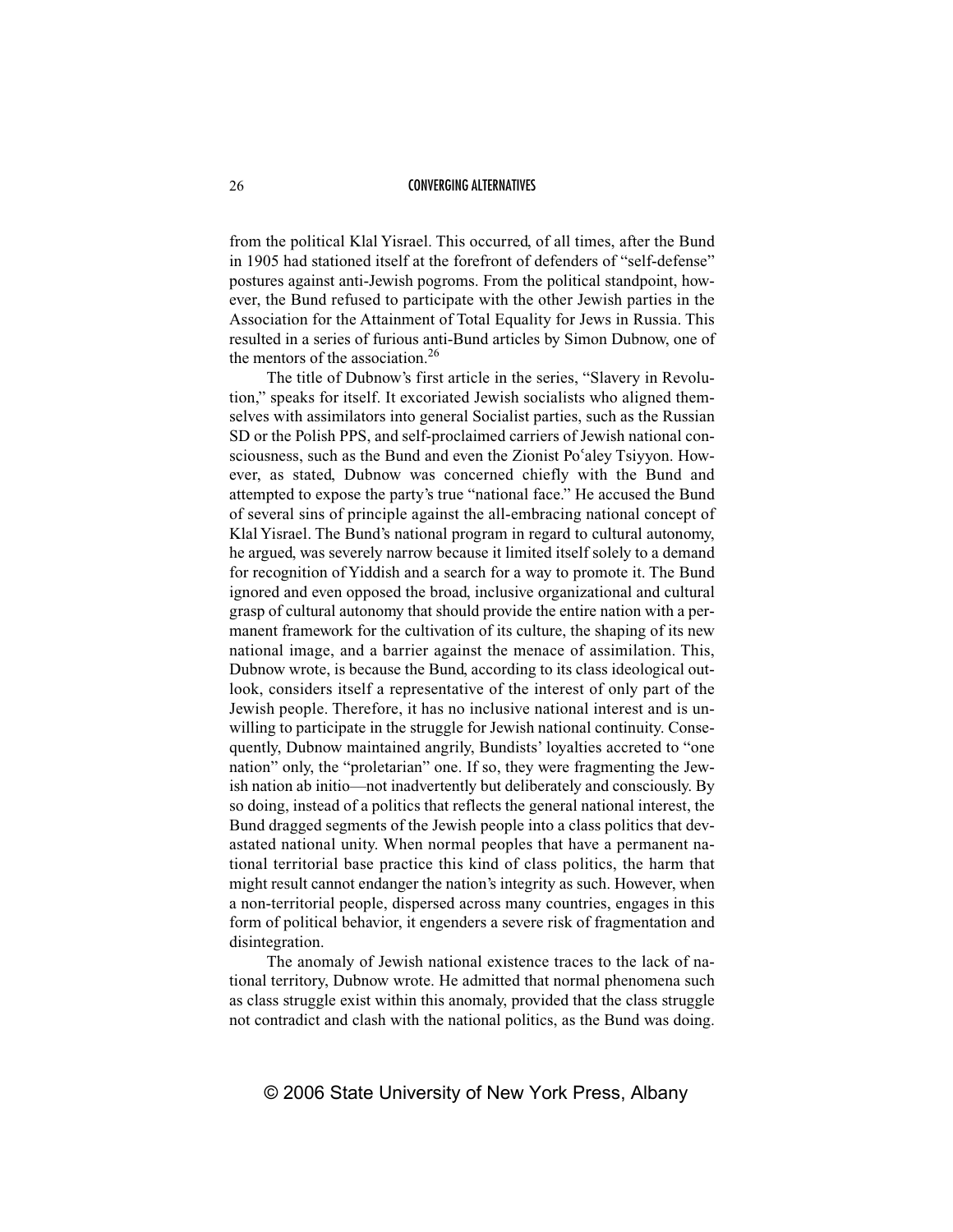In contrast to the Bund, even the Diaspora-negating Zionists, Dubnow stressed, participated in the struggle for the rights of Jewry at large in Russia. Thus, when all is said and done, the upholding of the class principle among Russian Jewish society, even though this society is composed mainly of an impoverished petty bourgeoisie, is also a manifestation of the Jewish anomaly. However, unlike the defenders of Klal Yisrael, exponents of the class worldview threatened Jewish national continuity, in which, for him, the Klal Yisrael framework provided a surrogate for the absence of national territory.<sup>27</sup>

Dubnow repeated this argument with greater emphasis and passion in his response to the poet An-Ski, who was not a member of the Bund even though the party adopted his poem, "The Oath," as its anthem. An-Ski, disputing Dubnow, argued that among other peoples class struggle does not undermine national unity. In fact, it aims to create unity in the long-term historical process. In response, Dubnow ruled on principled and historical grounds that a national policy that integrates the interests of all national strata is totally at odds with the Marxist-style class philosophy. By so stating, Dubnow transformed the Jews' anomalous state into a categorical worldview of sorts that should dictate the particular national policy of the Jewish people.

This being the case, Dubnow sought to base Jewish nationhood in the Diaspora (as he termed it) on the subjective wish for national unity a wish that, when implemented through a comprehensive autonomous community organization, would provide a substitute for the territorial setting that "normal" peoples have. This explains why the class-struggle ideology was dangerous for the Jews, since it undermined the subjective wish for Klal Yisrael.

Notably, Dubnow was so angry with the Bundists for their "slavish" attitude toward Socialism at large and their "treasonous" posture toward Jewish peoplehood that he did not even see fit to respond directly to a series of rebuttal articles that they published in the Vilna newspaper *Der Verker* in 1906.

The article was signed by B. Babsky. No one knew who this was, but since V. Kossovski and V. Medem were the editors of the Vilna newspaper that year, they must have assented to its contents, at the very least.<sup>28</sup> It is more likely that Kossovski wrote the article. The author, whoever he was, traced Dubnow's assault on the Bund to its refusal to join the association that the Jewish national parties had formed to struggle together for Jewish civil and national rights in Russia. In the spirit of remarks by the Bund nationalists, the writer agreed with Dubnow that the Jews at large (*gantsn idishn folk*) were severely encumbered by their inferior civil status. By implication,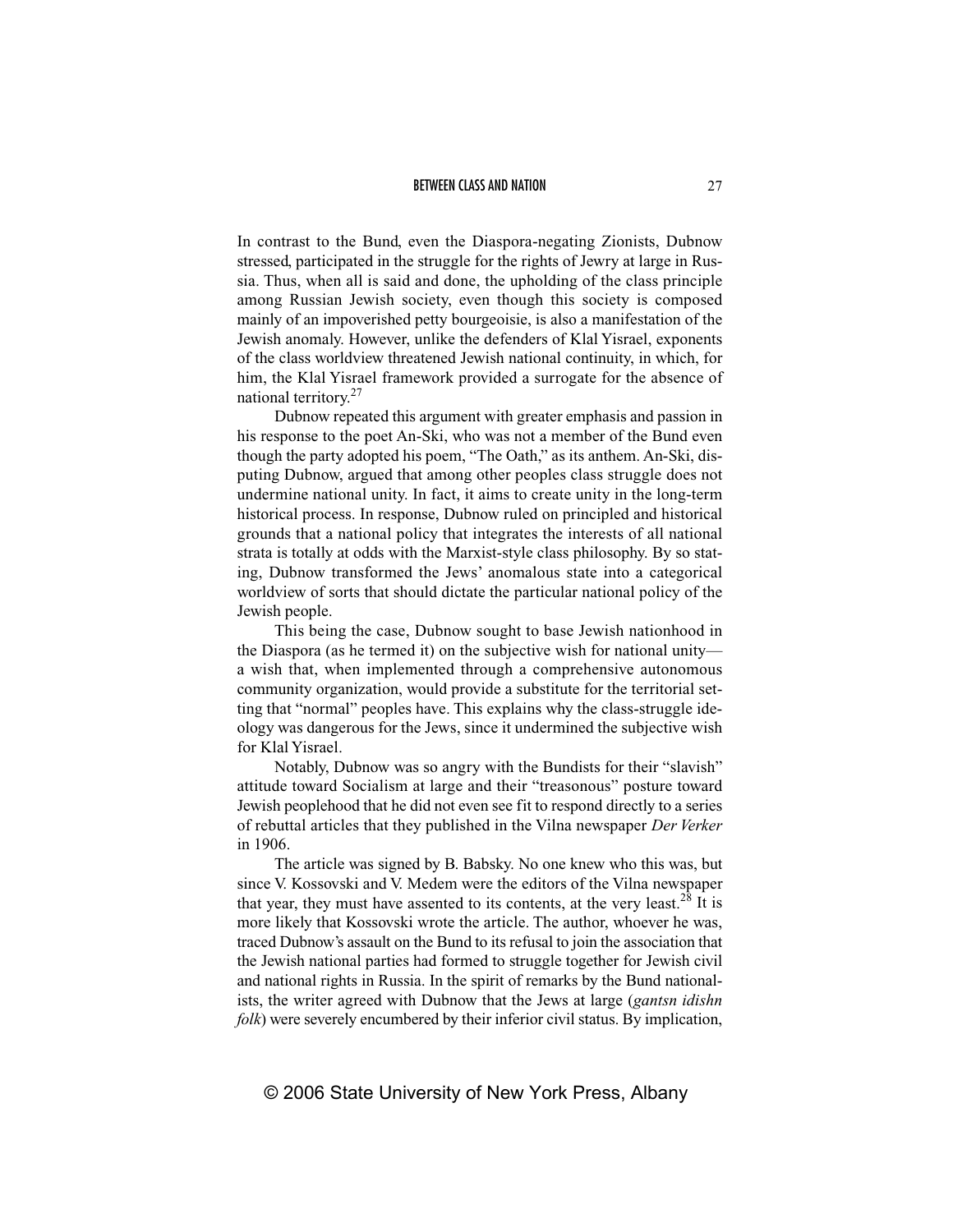however, by liberating itself the Jewish proletariat would also liberate the entire Jewish people. (*Az befreyendig zikh, befrayt der proletariat di gantse natsion zayne.*) This attitude—verging on an indirect "national caretaker" role of sorts—does not, according to the author, constitute a retreat from the Bund's original classic posture as a piously Marxist Party, a posture that divided the nation into warring classes. It does the opposite, the author insisted, stressing that the class division was a universal phenomenon that typified all progressive nations that were experiencing modernization through the medium of capitalist economics. However, the Bund participated in the Jewish national front in an indirect manner only, by struggling for the rights of the working class, and this very factor made its ideological attitude toward Klal Yisrael increasingly complex. After all, the entire argument thus far implies that the Bund rejected the Klal Yisrael idea as a political framework but not as a national-cultural one. The remaining question, then, is how far this framework should extend in the global, pan-Jewish context. From the political standpoint, the Bund ruled out the establishment of a united Jewish front lest this set a precedent for similar nationally based organizational initiatives in Russia—initiatives that would fragment and vitiate the political struggle of the progressive forces in that country<sup>29</sup>—in addition to the Zionist nationalist "scheme" that, according to the authors, lurked behind the plan.

Thus far, the position was clear. However, what about the nurturing of the national culture? What set the Bund apart, in this respect, from the Jewish liberal bourgeoisie? After all, the identity of class interest and genuine national interest has already been stated explicitly. Lest the borders between "class" and "national" interests be blurred, one of the intellectuals hurriedly marked them with a series of "negative commandments."<sup>30</sup> The Bund forswore expressions such as "national consciousness," "national revival," and "national efflorescence"; it recognized culture as an existing phenomenon. It presumed that the more politically conscious the proletariat became, the stronger the national culture would be. Following its neutralistic formulation, however, if it transpires that the historical process was weakening this culture, the Bund would allow the process to play itself out without resistance.

In this sense, there was no room for either an in-between solution or a compromise between the liberal nationalists and the Bund. The liberal nationalists aspired to unite the people into a single bloc—*"Am tsuzamenshlisn tsu ayn lebn, tsu di zelbe natsionale shtrebungn un tsu glaykhe natsionale idealn."* In contrast, the Bund wished to separate these two classes totally—"*Mir shteln far unz—abtayln dem proletariat fun der burzhwazi"—*and to educate workers to take a sober view toward the social processes that set the Jewish nation apart.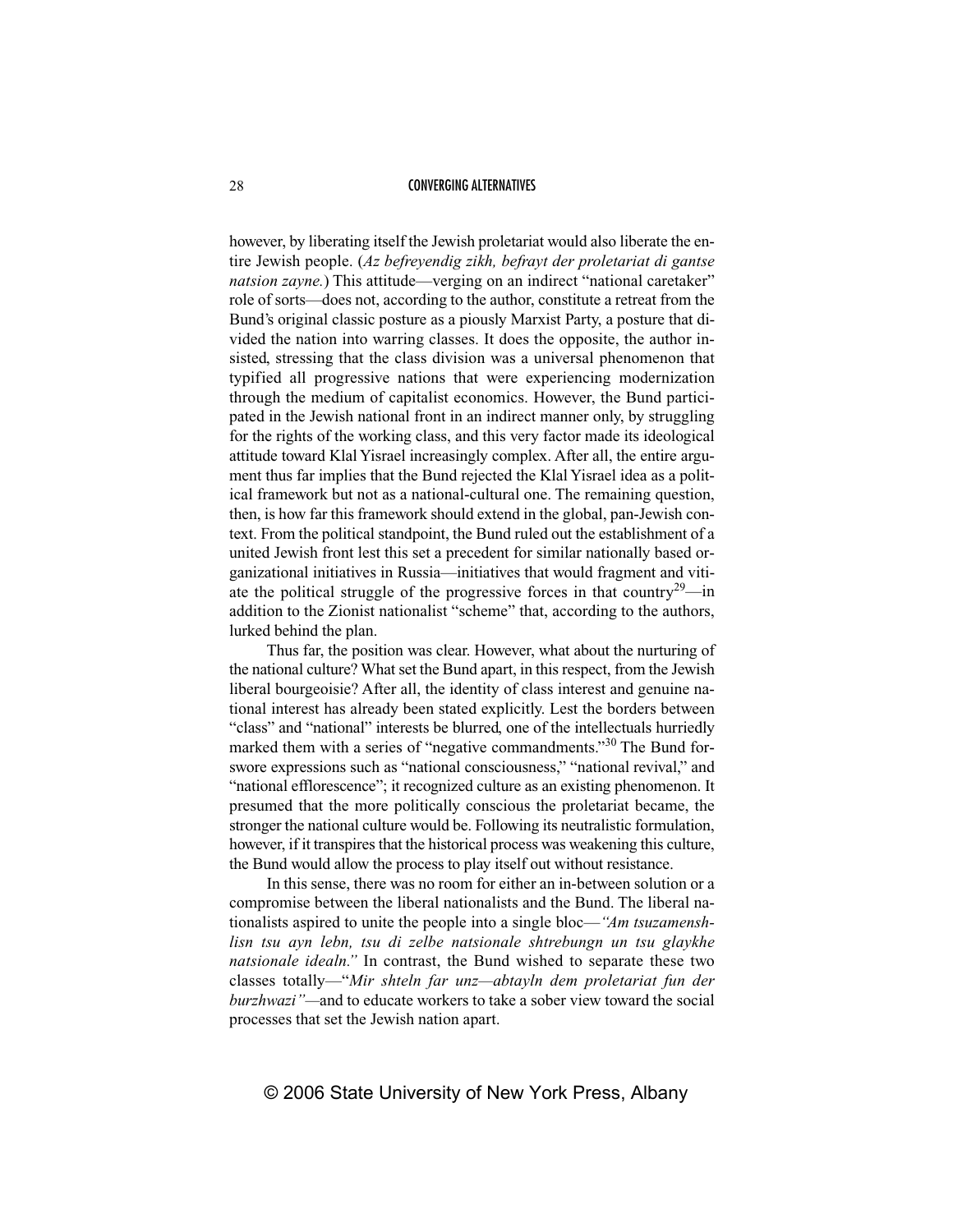The conclusion to draw from the whole debate over Dubnow's articles is that the Bund, at this phase, did not keep politics, ideology, and culture separate. However, the intellectual leadership of the party understood that things were not so simple and that the question of Socialism and nationalism needed elucidation. It was Vladimir Medem (1879–1923) who devoted his entire political and intellectual life to this question. His intellectual outpouring attested to the Bund's internal vacillations on this issue and to the changes that occurred in Medem's views during a twentyyear period. Below, then, we devote a central and special subchapter to Medem.

### "VLADIMIR MEDEM—THE LEGEND OF THE JEWISH LABOR MOVEMENT"

Vladimir Medem was born in Minsk in 1879 and died in New York in 1923. His comrades and admirers engraved the following words on his tombstone: "Vladimir Medem—the legend of the Jewish labor movement." What did Medem accomplish that earned him this accolade, which eluded his comrades in the Bund leadership even if their contribution to the party matched or even surpassed his? Medem did not belong to the "Vilna dynasty," as the Bund's founding fathers were called. He was not a charismatic organizer like Arkady Kremer, an underground hero such as Yekutiel (Noah) Portnoy, or a pioneer in phrasing the national-autonomy idea. In the last-mentioned respect, Vladimir Kossovski preceded him. He never founded a Bund "Committee Abroad," as John (Dzhan) Mill did. He was neither a prolific pundit like Rafael Abramovitz, A. Littwak, and Beinish Mikhalevich, nor a polemicist who challenged *Iskra* leaders intrepidly, like Mark Lieber. He was not an authoratative political leader like Henryk Erlich or Wiktor Alter. Medem joined the Bund in 1901, after the party worked out its ideological line on the national issue at its fourth convention, earlier that year, and after the Bund had solidified its position as a proletarian party and an underground organization of Jewish workers.

If so, whence did Medem derive his spell? Generally speaking, one may say that it originated in . . . his differentness! Moshe Mishkinsky believed, correctly, that "The source of the legendary halo that formed around Medem was his origin from far on the outside, and not necessarily his being a 'repenter,' the sort of person whom people treat with some ambivalence, as we know" $31$ 

Medem was born to a wealthy, high-class assimilated family that gradually exchanged its Jewish religion for the Lutheran faith. Medem himself was baptized into the Provoslav Church at birth. Although he had been Christian as a child—something he never concealed or denied—he was not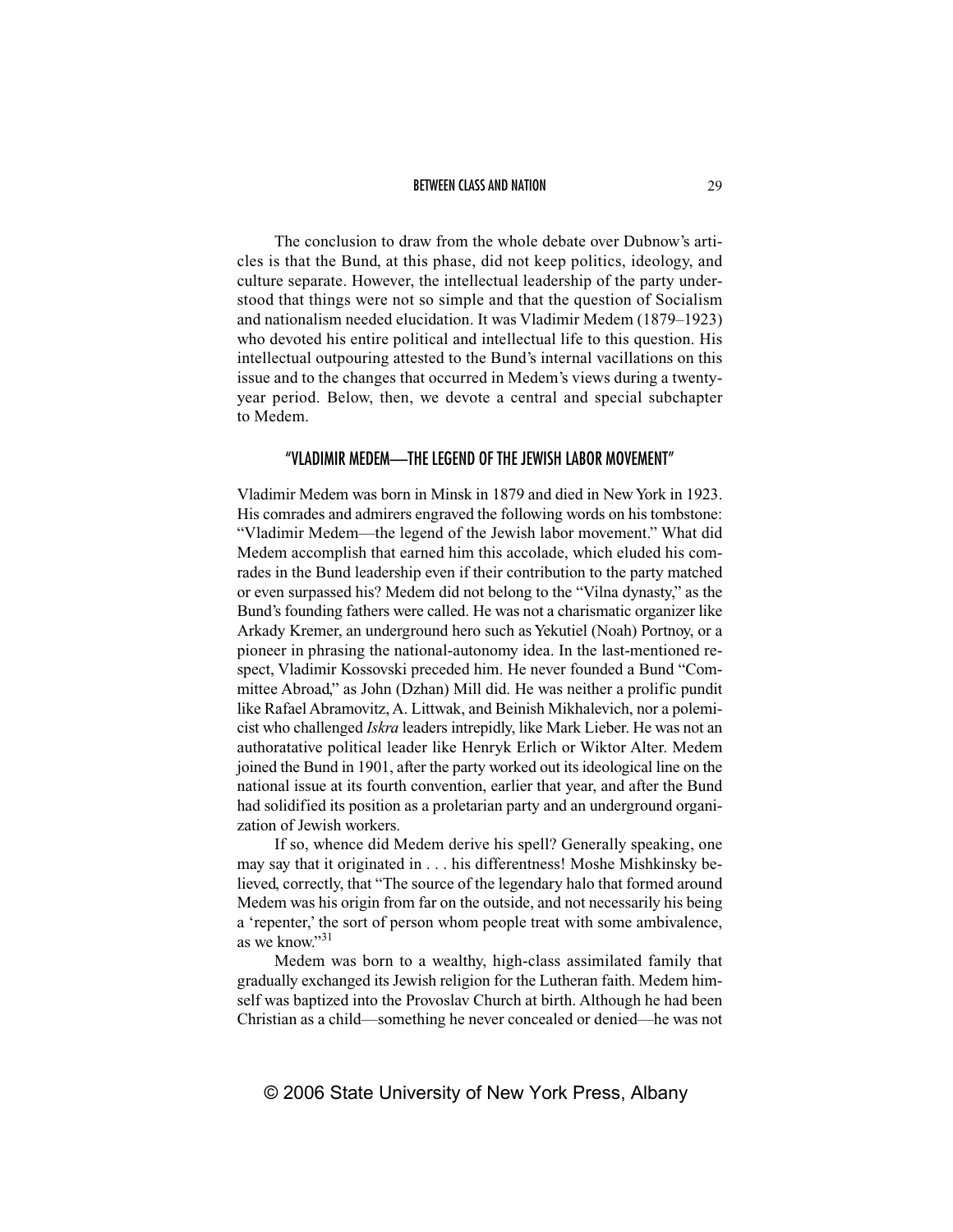an ordinary "repenter" for two reasons. First, he never dissociated himself from the cultural and aesthetic values that he had imbibed as a boy. Second, he had no unequivocal explanation for his gradual return to Jewry and Judaism—a process that began with a strong interest in the Bible, continued with rapprochement with Jewish students at the University of Kiev, and ended with his enlistment in the Bund. When a comrade asked him in 1906 to explain the significance of his move, he replied that he had no intellectual explanation save this: "I wanted very badly to come home." What is more, he returned to this home as an unswervable romanticist in his attitude toward his people, whom he chose, and toward his past, from which he could not disengage.

Due to his romantic sentiment, Medem was enamored with the grassroots echelon of the Jewish people even before he became an active member of the Bund. In his student days, he retained the memory of a Sabbath eve outing with a good friend named Teomin. As the two strolled through the Jewish quarter of Minsk, he instigated a lengthy conversation about the Jews

in the poor and remote alleys with their small houses. That Sabbath eve lives on in my memory. The silent and empty streets, with the Sabbath candles glowing in the small houses. . . . I felt in my heart *a romantic bonding* with the gray Jewish past, a warm and intimate psychic encounter that exists only vis-à-vis one's most intimate matters, vis-à-vis your own past. . . .<sup>32</sup>

This feeling also had its reverse: Medem's profound attachment to Russian culture and his aesthetic disgust with the outer image of Jewish life.

In 1906, after he returned from several years of exile in Switzerland and became publisher of the Bund newspaper in Vilna, Medem visited his relatives in Moscow. The following excerpt of his writings from Moscow is worth presenting verbatim:

I came to Moscow. A totally different world. A Russian city, Moscow, and the people there are real Russians who speak Russian worthy of the name. How lovely the tones of this language are! It is altogether unlike the distorted, wretched Russian spoken in "our northwestern districts". . . . People speak in other tones that do not resemble the Jews'tones. Ninety percent of our Jews speak in bad, stammering, weak voices that lack flash and tone. The Russian voice, in contrast, is a loud, full-throated voice. . . . I must admit, however, that after spending a few weeks there, I felt a pro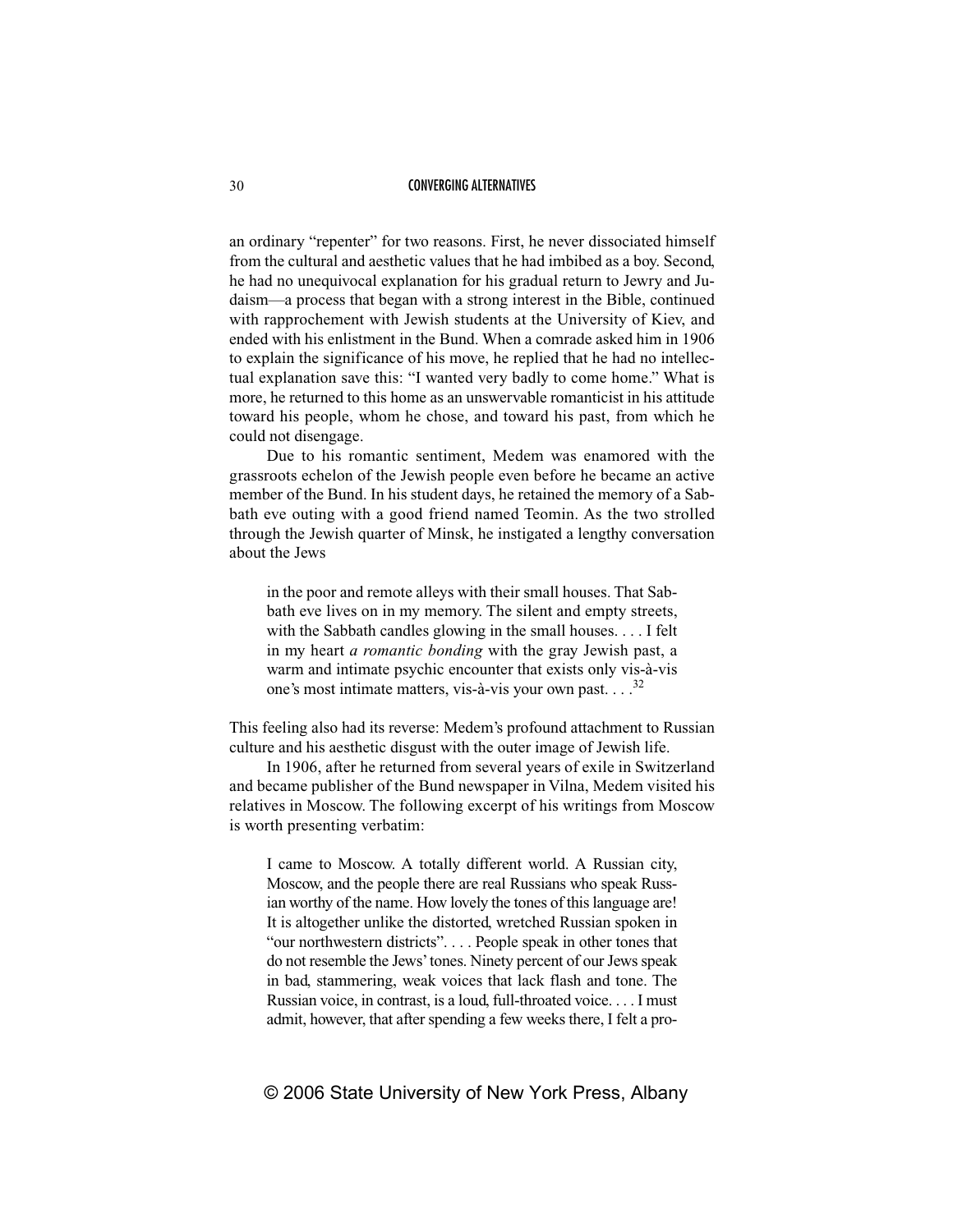found inner nostalgia for the twisted, dirty alleys of Vilna and the unwashed, impoverished Jews of Vilna. *I wanted very badly to come home*. 33

If so, notably, Medem had that sense of aesthetic negation-of-the-Diaspora that beset many Zionists of his generation whom he had encountered in Bern, Switzerland. One of them was Chaim Weizmann; Medem made friends with him and his fiancée.<sup>34</sup> Despite their irreconcilable ideological differences, both rejected the Jewish existential reality in eastern Europe on cultural grounds. Weizmann was five years older than Medem. In 1895, after a stay in Berlin, Weizmann wrote to his friend Leo Motzkin,

After having lived in Berlin, I found Pinsk so repugnant and repulsive that I find it uncomfortable, if not unpleasant, to share my writings with you, my dear friend. There is nothing and no one here; instead of a city—a tremendous pile of trash. . . . masses of Jews milling and scurrying in the streets of our town, their faces worried and pained. But they do it all unknowingly, as if they were drunk  $35$ 

Furthermore, although an anti-Zionist and an ultra-Diasporist, Medem was impressed by the persona of Theodor Herzl due to his aesthetic penchant. He saw Herzl at the Zionist Congress in Basel in 1903, during the "Uganda debate," and described him, unflatteringly, as a person who had a hypnotic affect on the masses of delegates. However, he continued, "Truth to tell, Herzl knew how one should comport oneself in public. His stride was regal, proud, quiet, and his face gave off an uncommon aura." After Herzl died, Medem wrote: "Herzl never enchanted me as a public functionary. I always considered his 'policies' juvenile . . . but his very image was impressive. I mean his physical image." Therefore, when he was informed about Herzl's death, "I felt a sort of disappointment. An odd idea passed through me: could it be that a person with such a beautiful face would die? I cannot understand how I got caught up in this weird idea. But that was my mood."<sup>36</sup> This is probably one of the most authentic testimonies to Herzl's hypnotic, charismatic force.

Medem's aestheticism flowed from his high-mindedness as a person, a friend, and a political rival—a high-mindedness that included a thirst for sanctity. Medem revealed this trait with a silence that expressed a special attitude toward people, a pietism of sorts, as he defined it, that, in his mind, reflected man's prosaic attitude toward the sacred and his love and concern for others. This quality, man's true need, was lacking in the ordinary Jew.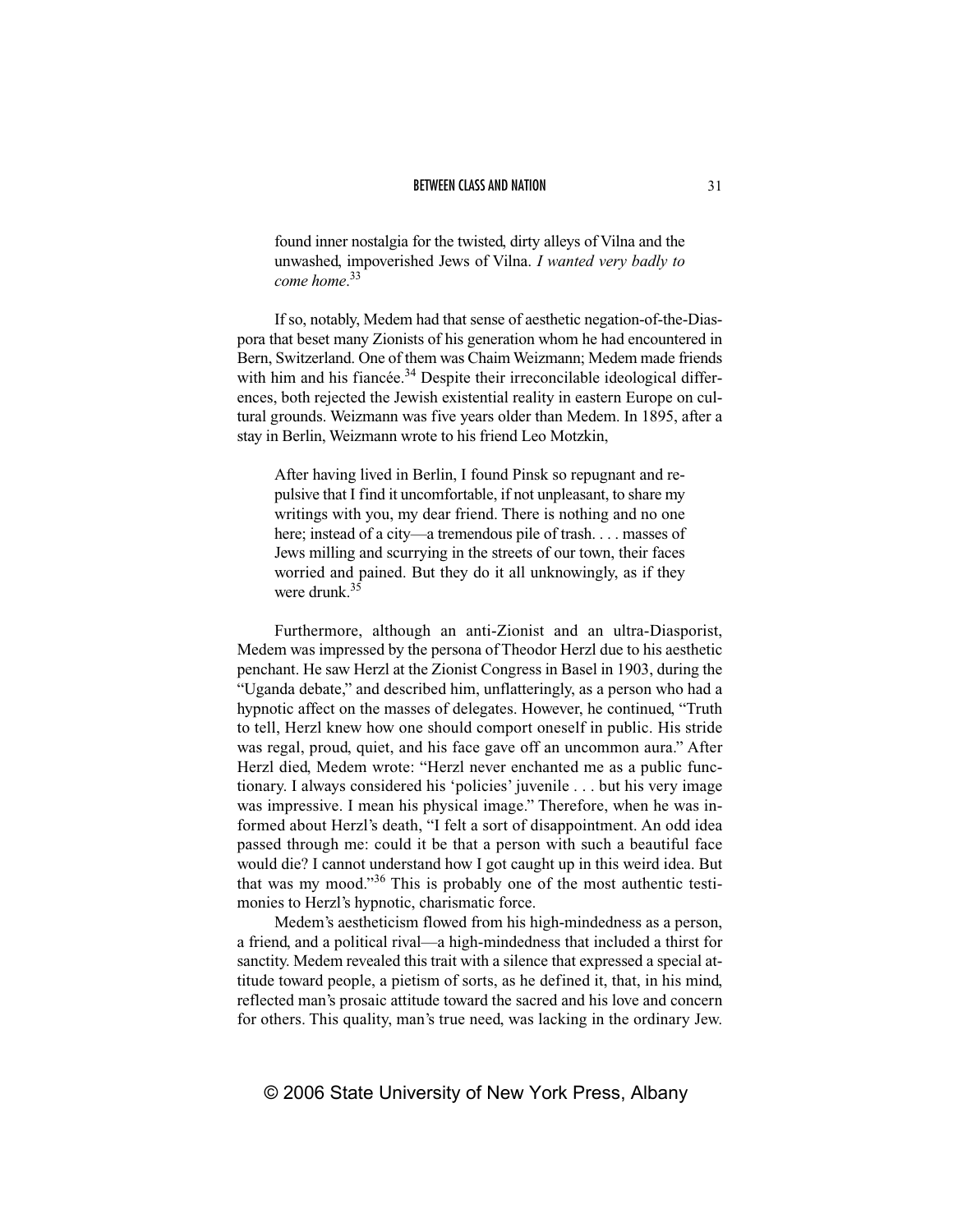Sanctity, after all, resides in life and in the human soul, "and everyone must have his own 'holy of holies'" that one should enter, as one would enter a church, "with quiet steps, downcast eyes, and sealed lips."

The Jew, however, does not behave that way, Medem ruled. He shouts, in glee or in grief. Even when he asks God for a favor, he engages Him in vociferous litigation as if the Almighty were his peer, and attempts to strike deals with his God if not to mislead Him. Even in the cemetery he continues to bargain with Him. Medem wrote these remarks in 1919 in the memory of his friend, the author Jacob Dineson, whom he considered the bearer of a mission in "sanctity" and "tenderness" (*haylikayt* and *aydlkayt*).<sup>37</sup>

It was this dialectic and ambivalent attitude toward the Jews—romantic attraction and cultural rejection—that determined and shaped Medem's Jewish national outlook from its onset in the early twentieth century. He never rid himself of it totally, even though it underwent changes, as he frankly admitted, in the 1920s.<sup>38</sup>

Medem was the Bund's systematic spokesman on the national question. For eighteen years—from 1904, when his essay, "Social Democracy and the National Question," was published, to shortly before his death in 1923— Medem published several works that aimed to shape the party's national worldview. The basic premises in this creed and the changes that it underwent pertain to the years 1904–1916. Medem himself viewed matters thus in 1917, when he produced a collection of his articles on the national issue while he was living in independent Poland.<sup>39</sup> The articles, originally written in Russian, were translated into Yiddish. Only five of them are important: "Social Democracy and the National Question" (1906); "Nationalism or Neutralism" (1910); "The World Jewish Nation" (1911); "Deep in Life"; and "Again, 'Ourselves and Our Nationalism'" (1916). All in all, it is a rather meager corpus of theoretical literature in view of the gravity of the issue that the Bund had tackled—defining the Jews as an extraterritorial nation and determining the working class's attitude toward it, both in intra-Jewish relations and in the essence of relations between the Bund and the Russian Socialist Party. Notably, however, Medem wrote the first of these articles—"Social Democracy and the National Question"—two years before the Austrian social democratic leader, Otto Bauer, published his famous and very influential book under the same title.<sup>40</sup> Medem was quite proud to have preceded Bauer, the great mentor of social democracy, in both the idea and its dissemination. It showed that an issue of minor importance in general Socialist thinking was central to Jewish Socialism in both its Zionist and its Bundist versions. Notably, Dov Ber Borochov's original writings on the national issue and the role of the Jewish proletariat in it—"On the Question of Zion and Territory"(1905) and "Our Platform" (1906)—appeared concurrently with Medem's writings and pre-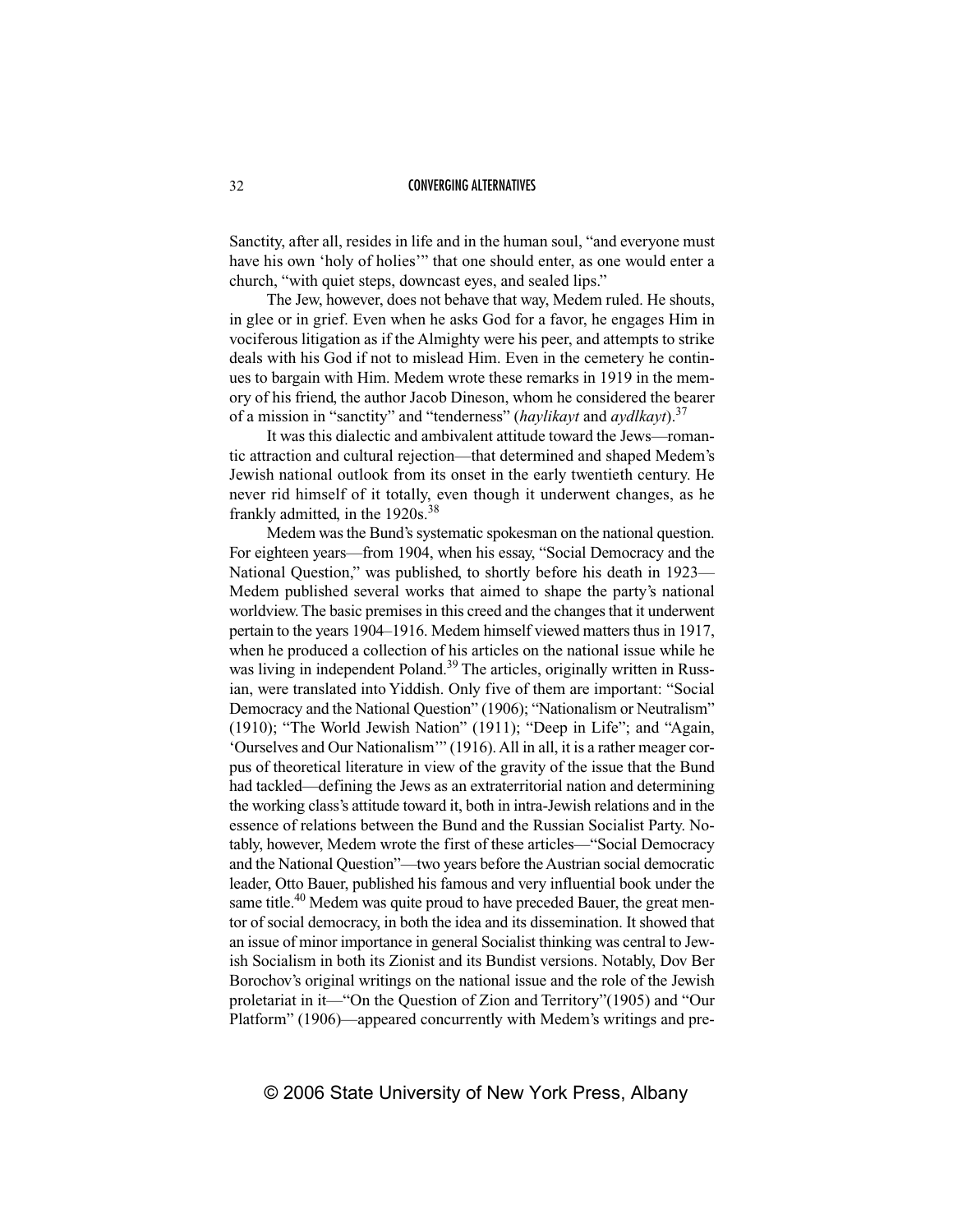dated Bauer's book. Although Medem's writings did not refer to Borochov's articles, the "national awakening" that Herzl had instigated among the Jewish masses (as even Bund leaders admitted) presented the Bund with a problem, as its leaders attested, and motivated it to explain its stance on the national issue. If we recall the foregoing discussion, we may note that Medem was not the first to subject the question of the Bund and the national issue to systematic debate. In 1902, in the aftermath of the fourth convention of the Bund a year before he participated in his first debate on this topic—a pamphlet entitled "On the Question of National Cultural Autonomy and the Building of the Russian Social Democratic Party on a Federative Basis," was published under the Bund imprimatur.<sup>41</sup>

The essay, although written by Vladimir Kossovski, was painstakingly shaped by the party's central committee to avoid unnecessary polemics with the *Iskra* people.<sup>42</sup> Therefore, before we discuss the debate on this issue in the general Russian party at its convention in London in 1903, we should set forth Kossovski's main arguments.

The title of the pamphlet speaks for itself and sufficed to attract the general opposition of Plekhanov, Lenin, and Martov, who considered a federative structure inappropriate. To counter their views, Kossovski based his arguments on the premise—from which the Bund in Russia and Poland would not stray until World War II and its aftermath—that a Socialist Party must not disregard the masses' deeply rooted national sentiments and aspirations. In view of the proliferation of nations that have clashing interests and aspirations, the party should implement a policy that seeks to ordain compromises among them. In other words, recognition of national multiculturalism should, in the political sense, be based on a federative arrangement. As Kossovski attested—reliably, by all accounts—he was asked to rediscuss the issue after the schismatic convention in London in 1903, but he refused to do so for two reasons. First, his aforementioned pamphlet left no doubt about his stance. Second, in the meantime a new concept, "neutralism," had appeared in the national debate. He disapproved of this notion but did not wish to foment further unnecessary discord in the party. The father of the neutralism concept was Vladimir Medem, who played an active role at the fifth Bund convention, where the national question was debated. This is why the central committee tasked Medem with writing the article.

Before he wrote the essay "Social Democracy and the National Question," Medem participated in the debate over this question at the fifth Bund convention, which, as stated, took place in June 1903 in Zurich.<sup>43</sup> In this debate, between the champions of national autonomy, headed by Kossovski, and those who frowned on this idea for various reasons, Medem adopted an in-between stance of sorts—either due to modesty, being one of the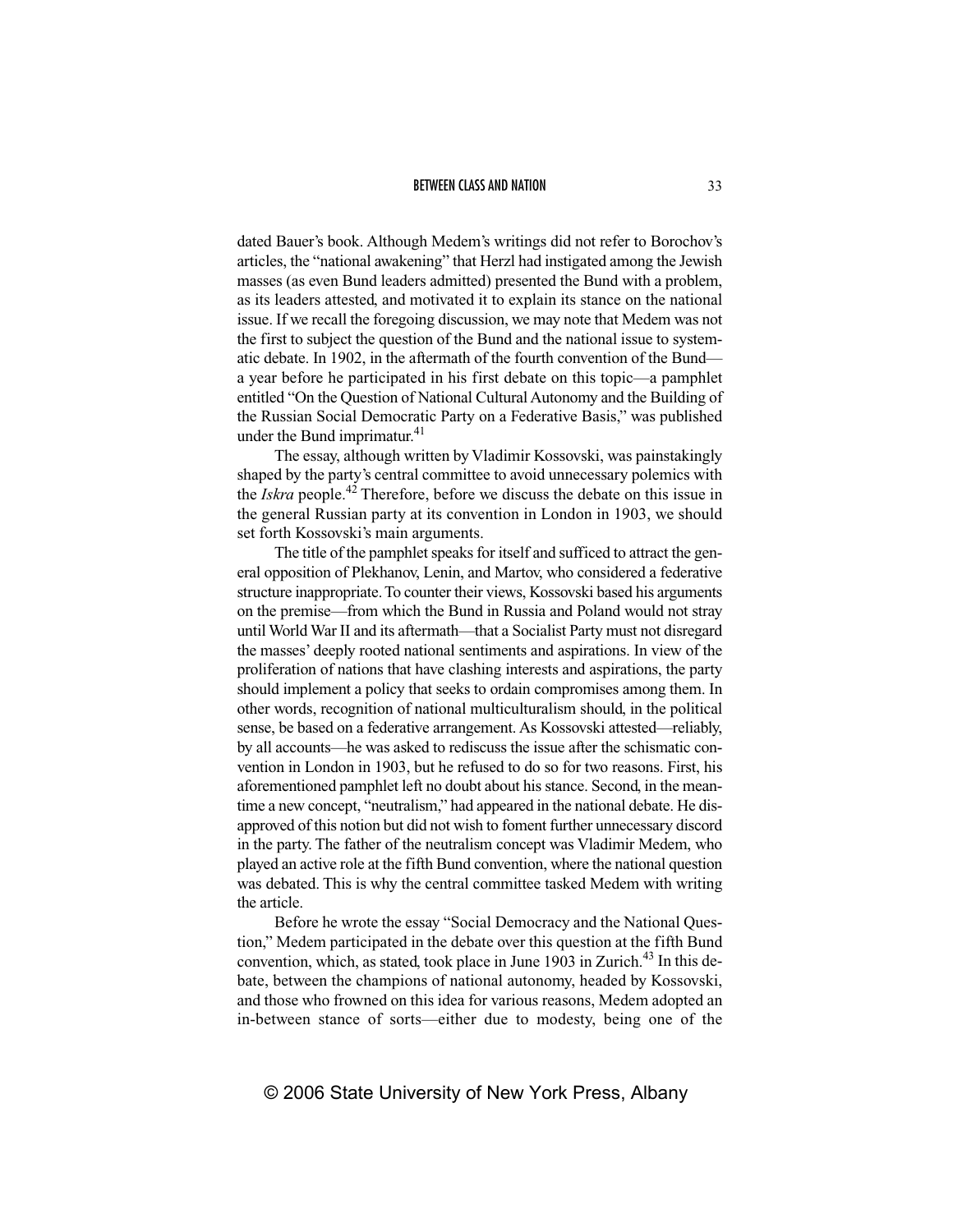youngest and newest members of the Bund circle, or because he had not yet formed a cohesive attitude toward this question. Evidently for the same reason, as a disappointed Kossovski hints, Medem did not play an important role in the debate with the *Iskra* people, as he had been expected to do, at the famous London convention that followed the Bund convention in Zurich. Be this as it may, in Zurich Medem laid the foundations for his "neutralistic" approach toward the national issue, which he phrased in his aforementioned essay about a year later, in 1904, and attempted to explain and amend for more than ten years.

In that debate, Medem credited the "neutral" approach toward nationalism to the social democrats. Neutralism, he explained, denoted the very opposite of the absence of an approach. It was the social democratic stance, he said, to recognize the entitlement of every social collective and to solve the national problem in any way it deemed acceptable. In Medem's opinion, this solution is attainable in three ways: nationalism, assimilation, and social democracy. The first two paths—clashing ones—flow from the objective developmental process of modern capitalistic society. Although they lead to contrasting goals—assimilation and nationalism, respectively, both of which attempt to alter an existing situation, one by forging national identity and the other by nullifying it—in this sense, according to Medem, they are not neutral on the national question. Social democracy, in contrast, is objective in its approach to the nationalism phenomenon. In social democracy, national affiliation is unimportant per se but does take account of the diverse needs of separate social groups. By recognizing this, social democracy accepts social development whether it seeks to assimilate or to move toward national determination, and it has no preference for either trend. However, the objective social neutralism of social democracy should not be construed as political negativism, since the SD Party plays a positive role in defending every nation from enslavement that strives to bring about its assimilation by violent and artificial means.<sup>44</sup>

By implication, since the Jewish masses still lived within an entrenched traditional religious culture that had been enduring for thousands of years, the SD Party should seek on their behalf a cultural-political solution that would let them continue to maintain this way of life as long as they wish to maintain it. Thus, although Medem did not say so explicitly, assimilation, if unimposed and generated by an objective social process, is not illegitimate. Nor did Medem state that assimilation is desirable or preferable to the aspiration for a culturally based national self-determination.

At this stage, Medem gives us the impression of a person still groping to find his way in the maze of psychological, cultural, and political meanings of the national question, particularly in its Jewish context. Thus, he found it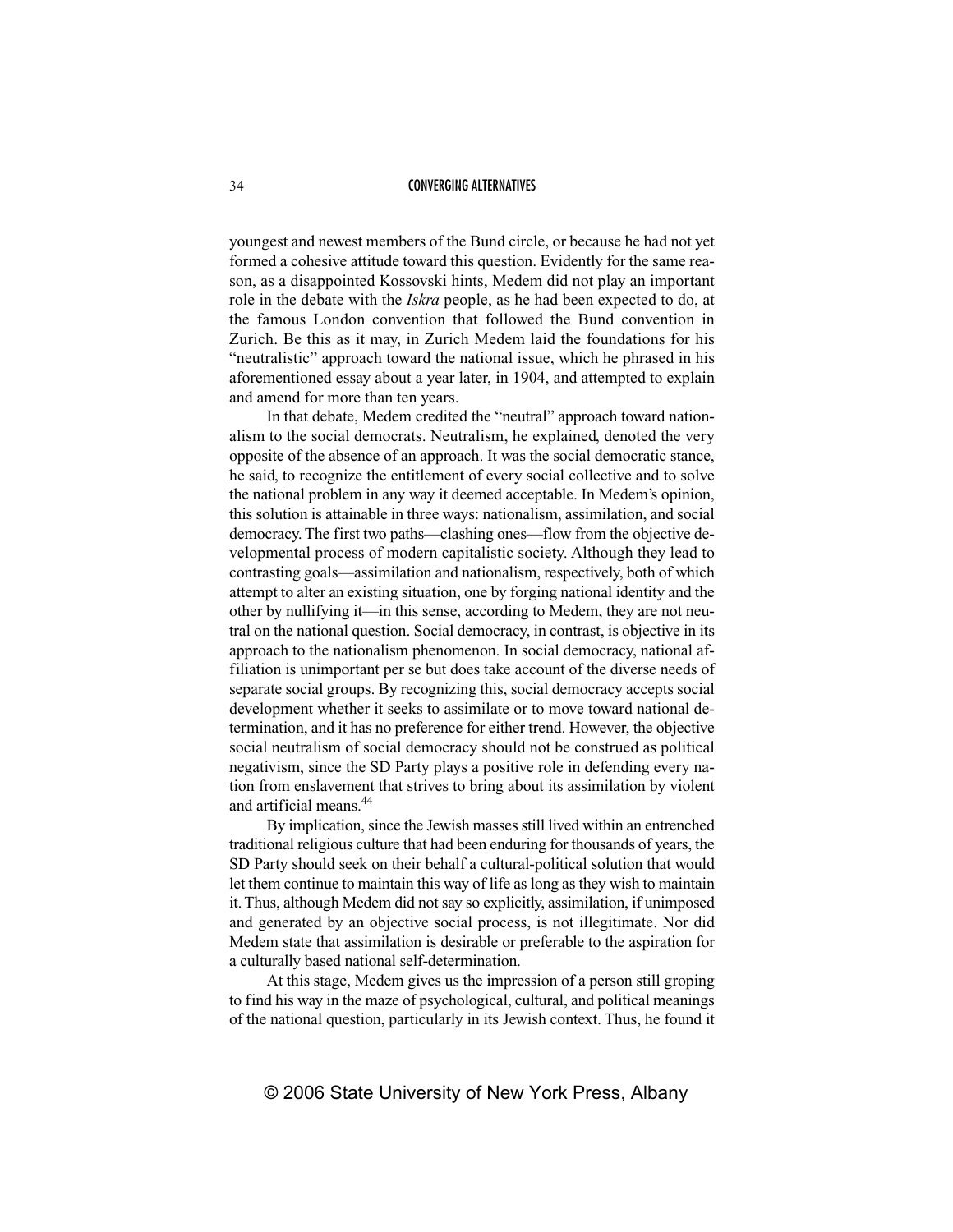convenient at first to lean on a strong brace, the social democratic theory. A year later, however, when he sat down to express his thoughts systematically and in writing, he shifted his point of departure from the universalistic to the Jewish-particularistic. He did so for two reasons that he stressed at the beginning of his work. First, the world social democratic movement did not concern itself greatly with the national issue and, therefore, had not developed a specific national Socialist theory. (Importantly, he wrote in this vein before Otto Bauer published his aforementioned book.) Second—and, from his standpoint, more important—among the Jews, unlike other peoples that gave national consciousness centrality, assimilation was on the ascent.<sup>45</sup> Medem rejected conscious ideological and cultural assimilationism because it reflected the aim of uprooting a historical folk culture, modifying traditional ways of life artificially, and subjecting the collective past to sweeping repudiation. Concurrently, however, Medem rejected national ideology that defines the nation, in the main, as a spiritual and historical unity based on psychological solidarity, as in the thinking of the French historian Joseph-Ernest Renan and the Jewish historian Simon Dubnow. Especially infuriating to Medem was the concept of national solidarity, which disregards and repudiates the class struggle that takes place in every society and nation. Therefore, he categorically opposed the national political principle that animated the arguments of both Dubnow and the Zionists.

In contrast to them, Medem considered the national problem an inseparable part of the class outlook that flowed from objective rivalry between the bourgeois and proletarian classes of territorial and exterritorial peoples. However, Medem and his comrades could not conceive of a national struggle between proletarian classes. Therefore, they—paradoxically, as devout Marxists—judged the national problem to be a cultural and psychological issue, such as that manifested in the class struggle of the Jewish proletariat among Jews and in society at large. Marxism sanctions the cultural dimension of this class struggle, in Medem's opinion, because every culture has a universalistic basis and a particularistic superstructure. Does this mean that the Bund considers the national differentiation historically and socially permanent? Certainly not, Medem replied, since "we are not nationalists." Does it signify the opposite—that Bundists reject nationalism outright? Absolutely not: "We are not assimilationists." Each socionational development has a class struggle that is particular to it. The outcome of the national struggle assimilation or national coalescence—will be a result of "a blind process, over which we have no control."46

In Medem's opinion, the nationalists and the assimilationists err by transforming possible results into goals. In other words, if history decrees that the Jews must assimilate into the peoples among whom they live, the Bund,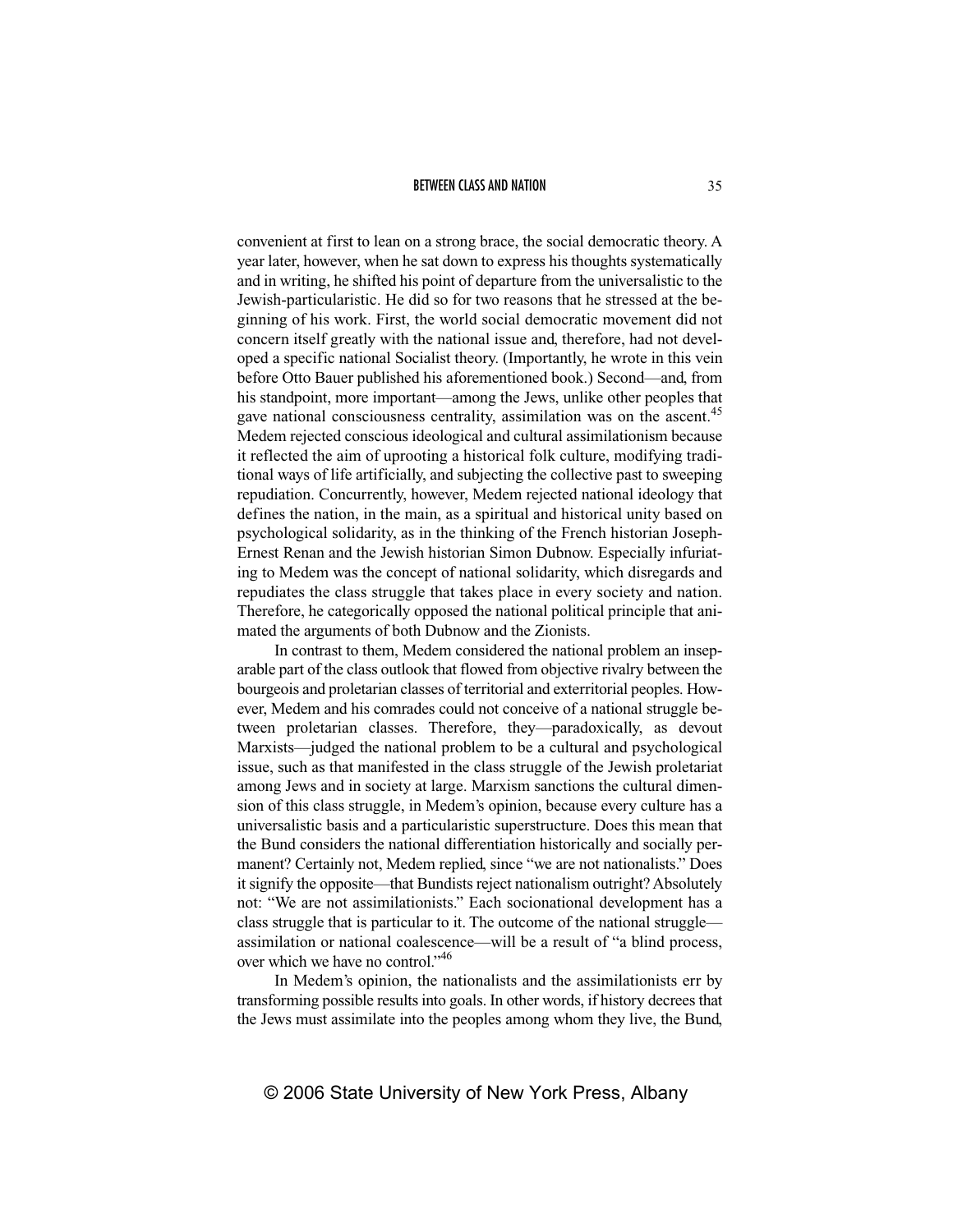for its part, will make no effort to arrest the process: *"We will not intervene in this; we are neutral."*Although the Bund rejects assimilation as a goal, it does so because it opposes making assimilation a goal but not because of principled objection to assimilation as such. Assimilation must occur only through a developmental process. In other words, "We are not against assimilation but against the aim to assimilate, against assimilation as a goal."<sup>47</sup> If historical development prompts the Jews to reinforce and develop their national culture, the Bund will not oppose this either, because "We do not rule out the national nature of a culture but oppose nationalist policy." In sum, the Bund is neutral on every issue that typifies the bourgeoisie in one way or another. In this respect, neither nationalism nor assimilationism has any bearing on the Jewish working class.

From the political standpoint, Medem, pursuant to Austria's social democracy, distinguishes between two methods of nationally based determination. One is statehood, which, in its essence, is a nation's political self-determination within specific borders. The second is the right of ethnic groups to develop their national particularism on a cultural basis in multinational states.

In Medem's opinion, cultural autonomy is the only credible social democratic manifestation of national self-determination in multinational states. Apart from the issue of culture, the "national Klal" has ceased to exist and has merged into the general interest of the multinational state. In any case, Medem stressed, national autonomy is the most significant manifestation of national self-determination in a state or a given territory within the state. Medem did not oppose nationhood based on territory but nationhood based *solely* on territory. Furthermore, Medem considered territorialism an incorrect and even false basis for self-determination. This is because historical development, while destroying or lowering many national barriers, has not extirpated the wish of collectives that have a cultural national tradition to continue sustaining that tradition in the present and in the future. Therefore, the popular collective national cultural heritage can still stand up to capitalism, which in essence promotes integration among peoples and assimilation of individuals. It is true that in this sense, the comprehensive idea of national autonomism in its three dimensions—state, territory, and personal—can impede a capitalist development that may uproot entrenched cultures. However, Medem re-expressed the right of a collective to self-determination: not as a territory but rather as a nation, "the combination of all individuals who belong to a historical-cultural group, irrespective of its commanding a demographic majority in a given territory."48 This phrasing, coupled with political demands for equal civil rights for Jews and full recognition of Yiddish as a language of the state, is the national platform of the Bund.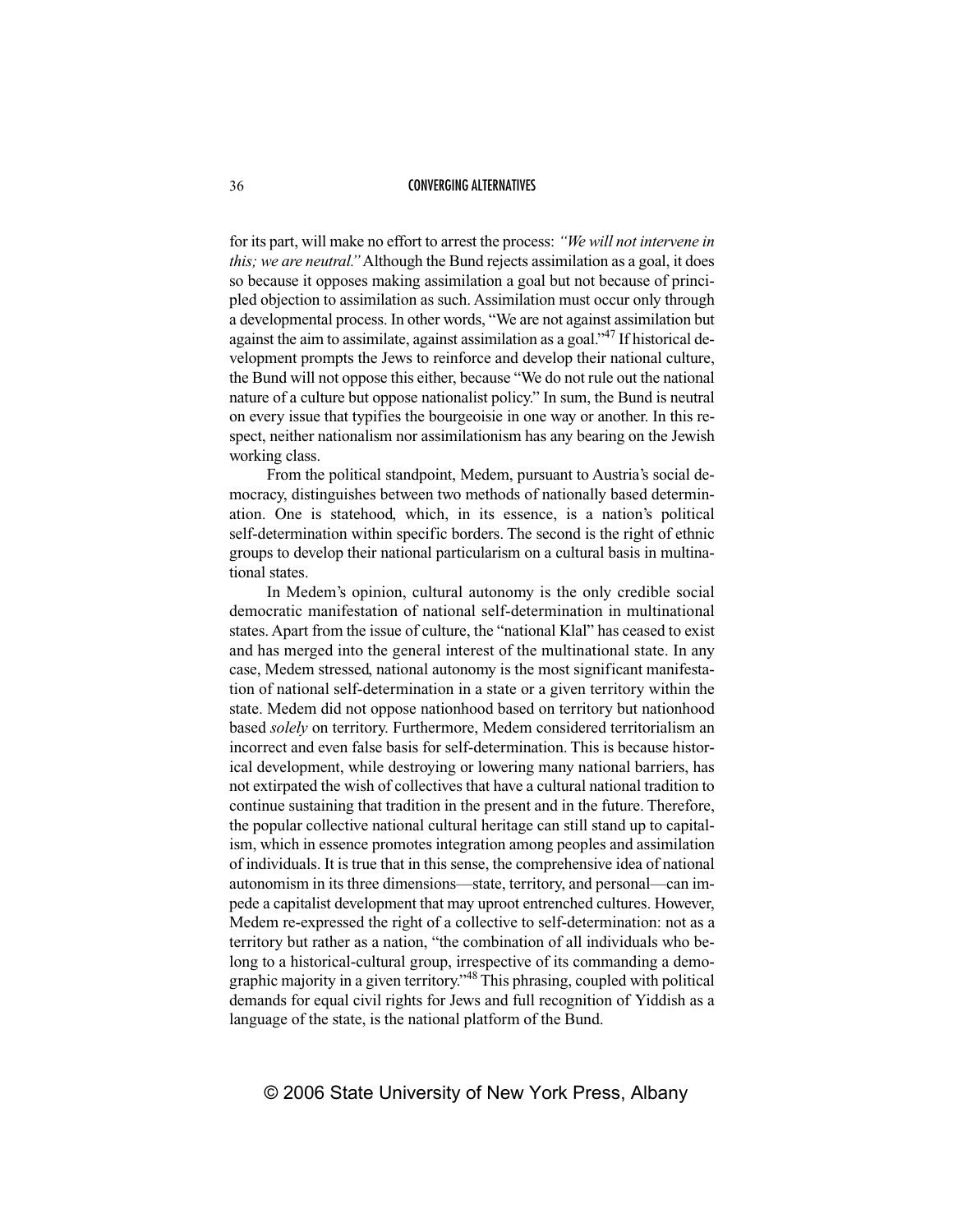However, in contrast to the party's clearly articulated political demands, the definition of a nation as a partnership of individuals who are bound to each other by a historical-culture tradition left some residual confusion at the theoretical level. The question here is thus: if so, what is the difference between this outlook and Dubnow's? Even if we assume, like Medem and unlike Dubnow, that the future Jewish nation will be not a Klal Yisrael but a "proletariat Yisrael," the national relationship between its various segments, dispersed in different countries, will be based on the cultural historical tradition. Admittedly, Medem, unlike Dubnow, assumed on the basis of the "neutralist" outlook that the Jewish nation, like other nations, might vanish at some future time. Even so, however, there was no principled difference between the two in terms of vindicating nationhood within the existing historical process, for which no time limits can be set. Furthermore, the two were also politically indistinguishable; both sought the establishment of nationalcultural autonomy, official status for the Yiddish language, and equal civil rights for Jews in the Russian state. This, in Medem's mind, is what created an internal contradiction between the future national "neutralism" and the present national "dynamism" in the political and the cultural respects.

National neutralism, even as a prognosis, discomfited the Bund nationalists—the group headed by Vladimir Kossovski. In obituary remarks for Medem twenty years after the pamphlet came out, Kossovski explained that the party's official endorsement of neutralism had been nothing but a "false" thought and a political ruse of sorts to prevent internal schism and exacerbation of the struggle with the *Iskra* people in the Russian Social Democratic Party. As for the issue as such, the theory was of no practical importance in the political and ideological life of the Bund.<sup>49</sup>

Did Medem, too, consider the neutralist theory a political subterfuge from its outset? If not, did he attempt to back away from it in subsequent years, or did he retain something of it until the end of his days? We will pursue these questions as this chapter continues.

Four years after he published his first work, Medem wrote an article with a title that speaks for itself: "Nationalism or 'Neutralism.'"50 Implicit in the article from start to finish is the idea that Medem had been continually criticized for defining matters that way. He admits that the concept has not been particularly successful and that he would replace it if a better one could be found. The main thing from his standpoint, however, was not the name but the content behind it. This is the thrust of the article. The debate over the national issue, in his opinion, forces the party to answer two questions—one of *prognosis,* pertaining to the future of the Jewish people, and one of *ideology,* aiming to express the national goal in the here and now. In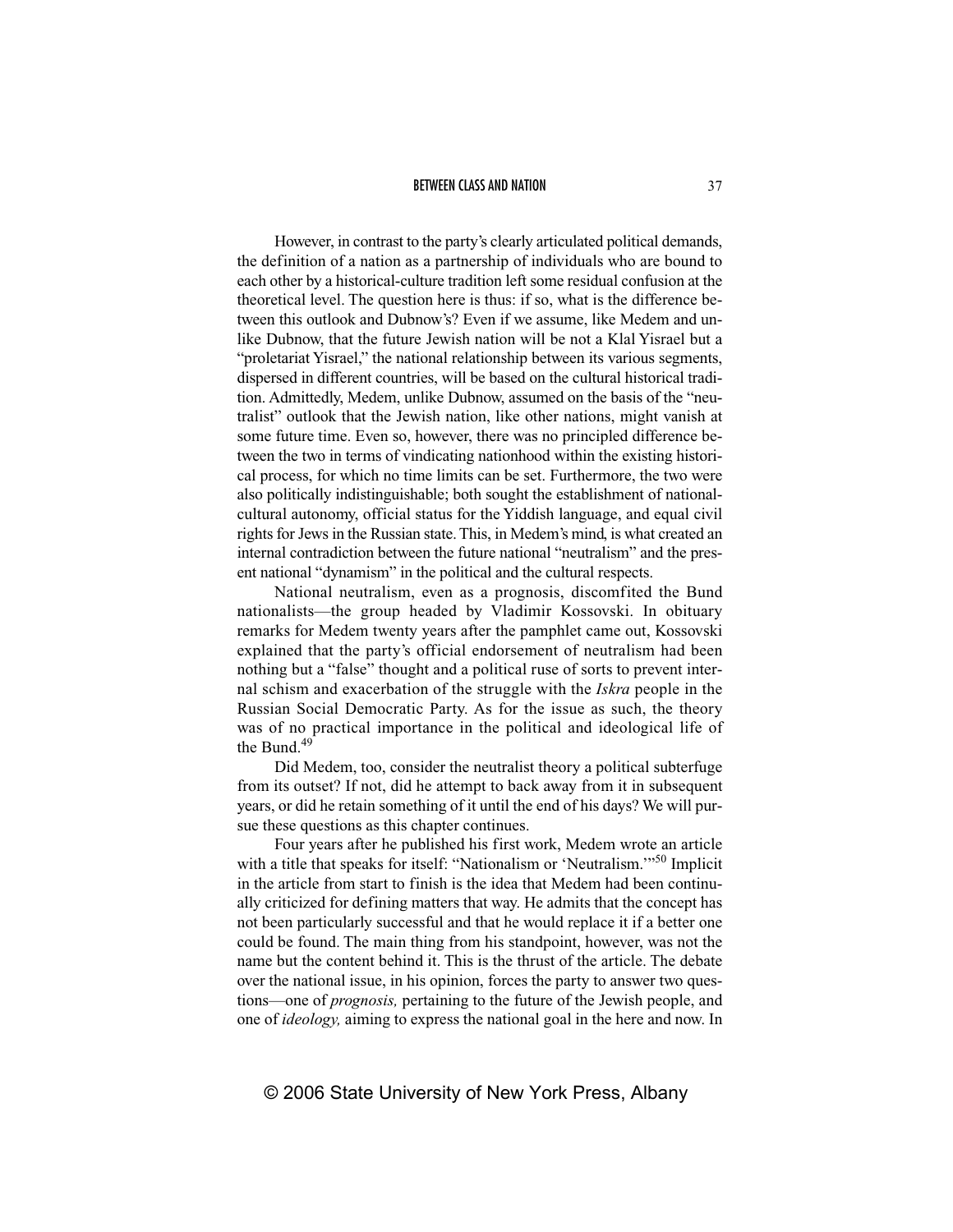regard to the first question, Medem repeats his opposition to the prognoses of both the "assimilationists" and the "nationalists." The future that both outlooks expect hinges totally on historical development, even if their predictions are firmly rooted in reality in one way or another. Accordingly, the Bund faces a different question. The Jewish nation exists and its national consciousness is on the ascent. Thus, the issue is not one of prognosis but of a social fact that requires an ideological viewpoint.

The party, Medem stated, should view this phenomenon favorably without erasing the question mark that hovers over the survivability of Jewish nationhood in the distant future. Medem stressed that even Otto Bauer, "the assimilator" as he called him, and persons of like mind had to admit that the Jews were experiencing a national awakening on their way to total assimilation.<sup>51</sup>

This situation is accompanied by a psychological doubt: since assimilation may ultimately win the day, is the national endeavor futile? Medem countered this doubt by clinging to his original formula: staunch opposition to forced assimilation and acquiescence in volitional assimilation (*fraye asimilatsie*). However, his dialectical method of thinking led him immediately to ask: What does "volitional" assimilation mean? In his opinion, even if the masses are not directly pressured to assimilate but are denied government assistance for the development of their national culture by establishing national schools, or if their national language is not freely recognized—indirect repression to bring about assimilation is being applied. Capitalist governance, which by its very nature destroys, erodes, or commingles groups of people that have national historical traditions by making them into "scattered dust" (*tsushtoybt un tsushotn*), should also be considered indirect repression. The question that Medem asks here is whether this inexorable process can be fought in view of the assimilative economic process of ascendant capitalism. After all, the entire nation, and not only marginal groups within it, is involved in and susceptible to this process. In that case, Medem asks, why struggle at all? For the idea? Can one base oneself on the notion that both Dubnow and Ahad Ha'am called "the national will" (*natsionaler viln*)? Medem did not deny the existence of the "national will" but argued that this will flows from, instead of clashing with, the social reality and its requirements. In other words, if reality were to change in such a way as to obviate the existence of nations, the Jewish national will would not be able to obstruct the Jews' assimilation. By the same token, if this situation does not exist, one should stop asking, Hamletlike, "To be or not to be."<sup>52</sup> Medem denied that this stance denotes national fatalism. In fact, he asserted, it inspires positive national activism in the political and cultural respects. Medem was aware that the Bund's national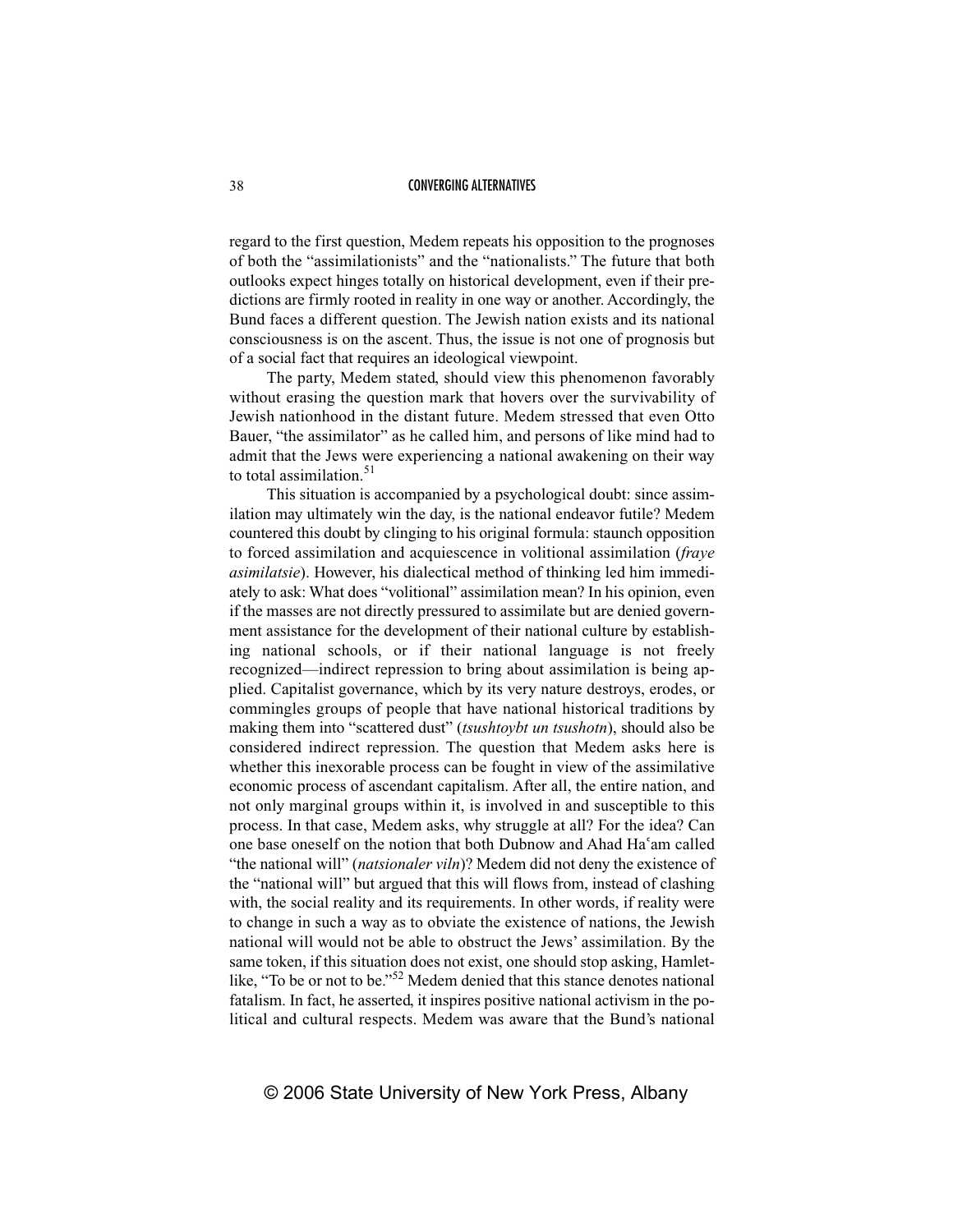activity seemed to be moving the party closer to nationalist circles in the Jewish bourgeoisie. Therefore, he hurriedly stressed the substantive difference that, he said, separated them. In his opinion, the Bund's outlook rested on a firm foundation and employed criteria in assessing correct and incorrect conduct in respect to the national issue. Sometimes the Bund cooperated with the "nationalists" and sometimes followed its own counsel. Either way, however, it never lost sight of the abyss between itself, as a proletarian party, and the organs of the nationalist Jewish bourgeoisie.

This article is undoubtedly an updated interpretation, of sorts, of its predecessor, written three years earlier. Basically, Medem had not changed his mind about neither affirming nor rejecting nationalism at the level of principle. Everything, in his opinion, depends on future social development. In two respects, however, the latter article has something new to say. First, it stresses that forced assimilation occurs not only due to deliberate policy, but also due to the process of capitalism, which causes historical societies to disintegrate. By explicit implication, the political struggle for cultural autonomy is part of the anticapitalist struggle of Western social democracy, especially the Austrian version, which recognizes the right of peoples to national cultural self-determination. Second, Medem is newly aware that the struggle for national-cultural autonomy draws the Bund closer to the views of Jewish liberal circles, for which Simon Dubnow was considered the main communicator. For this reason, Medem states that this rapprochement is transitory and partial and that, basically, the two paths are essentially separate. He was right. Liberal nationalism affirmed the principle of nationhood as an everlasting phenomenon; Medem presumed that it might be also temporary. The temporary and partial rapprochement between Medem's and Dubnow's national outlooks, and the distance of principle and substance that separated them, were manifested about a year later in an article concerning the main bone of contention: "The World Jewish Nation."<sup>53</sup> This article is novel because it constitutes the only intellectual attempt in the intellectual and ideological world of the Bund, and in Bund history up to World War II, to explore the question of whether there is a world Jewish people. According to Professor Hersch Liebman (Pesach Liebman Hersch), a demographer who belonged to the leading intellectual circles in the Bund, the Bund as a practitioner of applied politics never pondered this question deeply and systematically. Indeed, the Bund's set of pundits did not respond to Medem's article in this regard, in contrast to their behavior in regard to the "neutralism" article. Even C. S. Kazdan, who thirty-six years later, in a pamphlet devoted to the fiftieth anniversary of the Bund in 1947, tried to rehabilitate Medem's national outlook in respect to neutralism, did not address himself to this article.<sup>54</sup>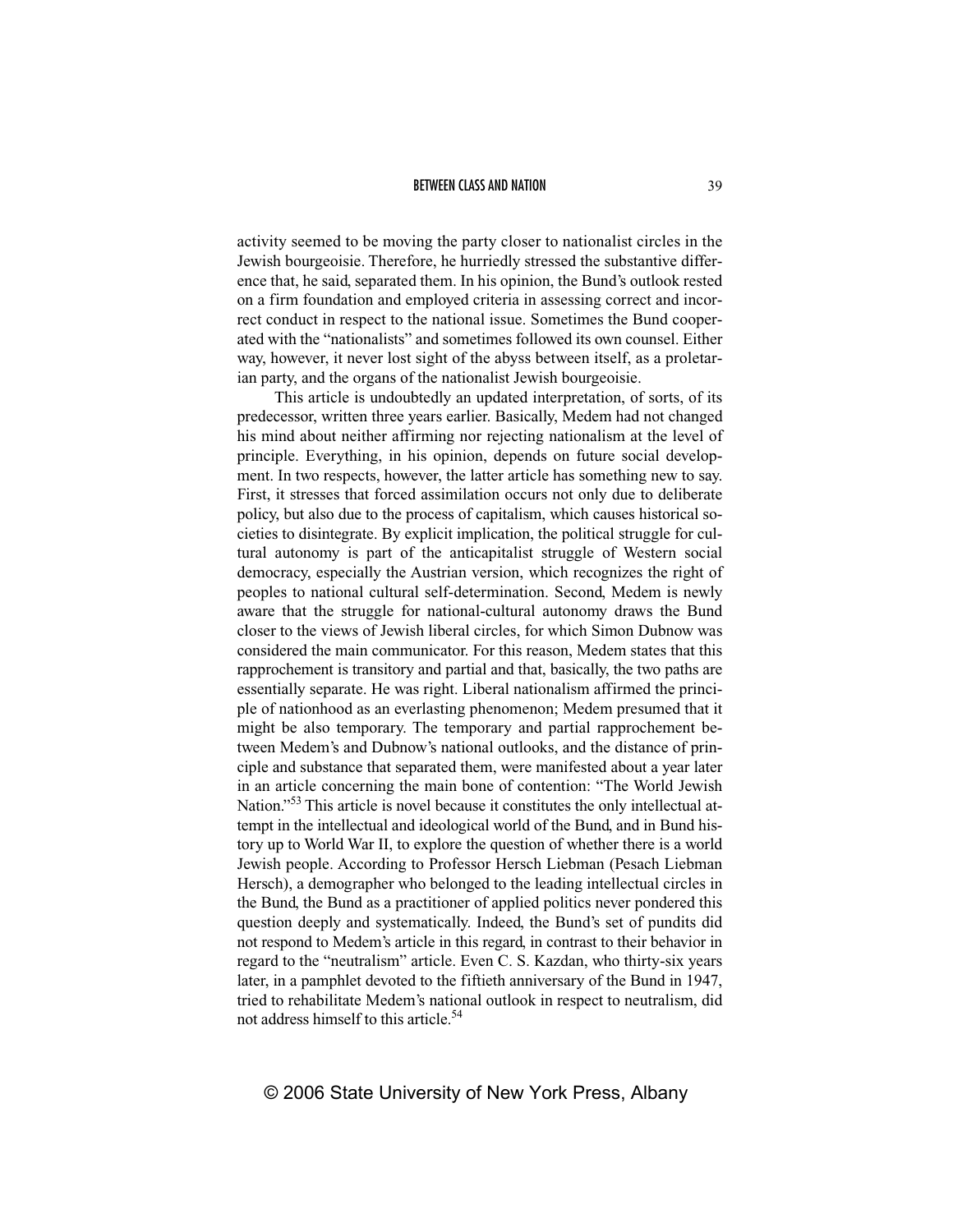In terms of Medem's national beliefs, the article is important because it discusses the third dimension of the Jewish national problem. The first is *recognition* of the existence of a Jewish working class; the second is *familiarity* with the Jewish masses. The third is *vacillation* about whether the Jews are a "world people"—a long-repressed matter that rose in full fury after the Holocaust.

The article begins with a sarcastic remark by rivals of the Bund who countered his arguments by accusing the Bund of believing that Jewish peoplehood ended at the borders of Russia, that is, that other countries have adherents of the Mosaic faith or citizens of Jewish origin, but not a Jewish people.

At the beginning of the article, Medem crafts an intellectual definition of the nation. From his standpoint, the concept of "cultural community" (*kulturgemaynshaft*) is too broad and vague. After all, various national entities may fall within the ambit of one culture. However, even if we accept the cultural-community definition of nationhood—Medem asked himself—may we then consider the Jews a world people? His answer: "Absolutely not" (*Beshum oyfn nisht*)—because Jews in the Pale of Settlement have no cultural partnership whatsoever with Jews in France, Germany, England, or Bulgaria. In other words, there is a crisscross cultural divide, between eastern and western Europe and between Ashkenazi and Sephardi Jewry, and therefore those collectivities are not related in any real sense. Without shared cultural life, there is no particular peoplehood.<sup>55</sup>

Medem does admit to a possible counterclaim: that in other peoples, too, that is, the Russians or the Germans, the upper and lower classes do not share a singular culture. In their case, however, Medem replied, the paltry culture that the lower classes possess is wholly national. Within the Jews, things are utterly different. Western European Jews have no indigenous Jewish culture of their own; their culture is that of the nation amidst which they live. A Jew in the West speaks neither Yiddish nor Hebrew. He considers himself an inseparable part of the French or German national collective. Even if he does not forget his origin and even if he is willing to help Jews elsewhere when in trouble, the cultural gap between them remains.<sup>56</sup> From this point of departure, Medem contested Simon Dubnow head-on. On what, he asked, are the consciousness and feeling that hold the Jewish nation together based? He doubted that one could predicate a collective national feeling solely on a shared historical past. In Medem's opinion, the existence of a Jewish nation in the past does not mean that, in view of historical developments and changes, such a nation still exists. Then, paraphrasing Descartes, he described Dubnow's outlook ironically: "I was, therefore I am."<sup>57</sup>

Furthermore, Medem argued, one cannot base a national consciousness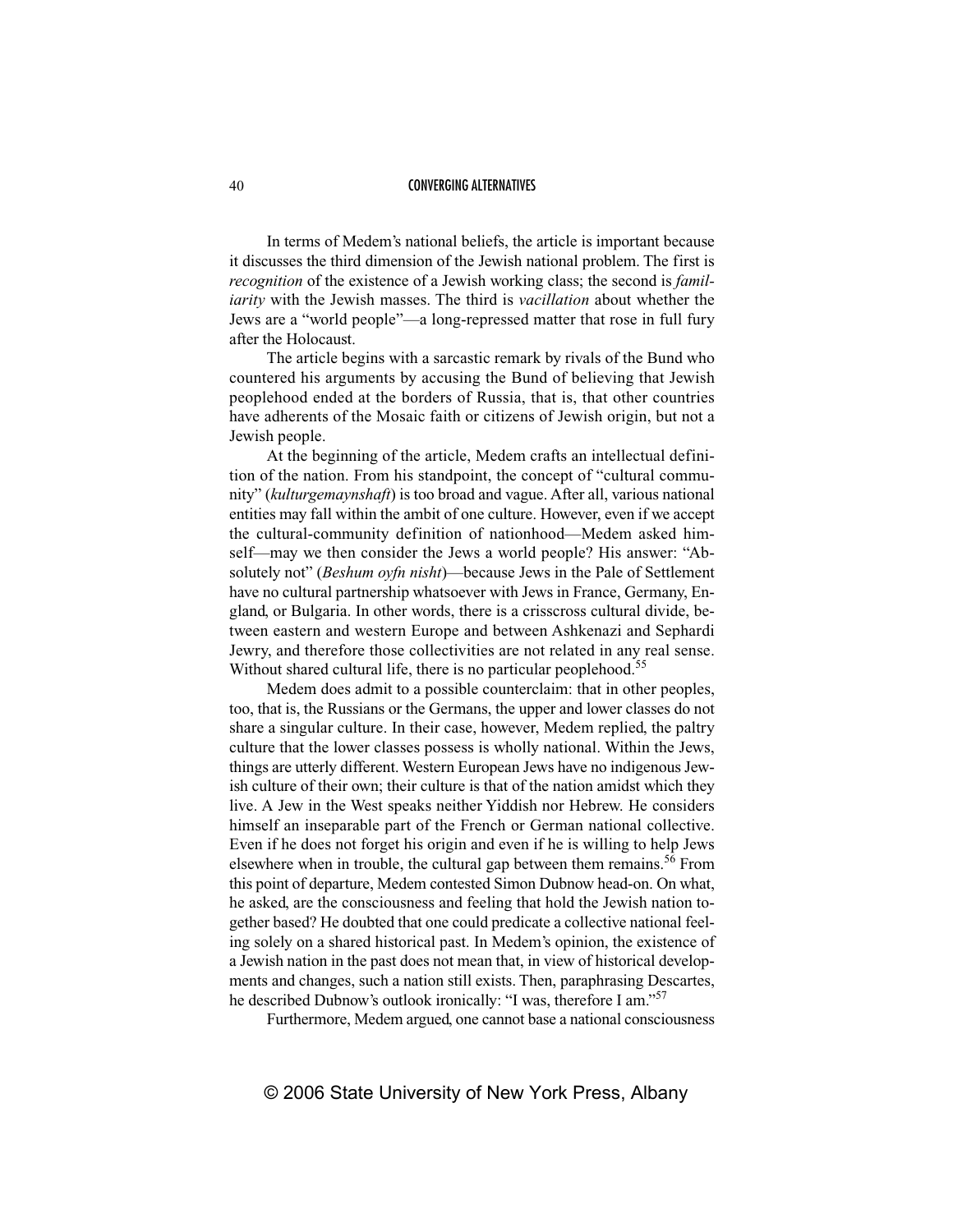on historical memory only, as Renan and, following him, Dubnow believed. A shared national consciousness is generated by life in common, under real historical conditions, and it changes as these conditions change. The Jews' real social and political conditions have changed radically indeed. Therefore, there is a sociocultural gap not only between western and eastern European Jews, but also, since Poland was partitioned among three powers (Russia, Prussia, and Austria), among Polish Jews. Jews in Congress Poland were different from Jews in Galicia. Therefore, at the dawn of the twentieth century, even though "one cannot identify several Jewish nations" (*etlikhe yudishe natsies*), one can no longer speak of a united Jewish nation (*aynhaytlikher yudisher natsie*). This is because slowly but steadily, for more than two hundred years since the advent of rationalism in Western civilization, "the historical process unfolding before our eyes"<sup>58</sup> has been destroying the religious framework that has given the Jews, dispersed around the globe, the consciousness and sense of being a single collective.

In sum, Medem repeats his traditional stance, and that of the Bund, against assimilation and against nationalism. Since he cannot ignore the collective national sentiments that the dispersed Jews still maintain, he admits that some things still bind the Jews together. However, to deal with these matters jointly and successfully, it is first necessary to *dispose* of the excess weight (*gevikhtn*) that burdens the Jewish reality. Since belief in the cause of building a world Jewish nation disturbs even those Jewish nationalists who are not Socialists, it must be stamped out altogether. Paradoxically, Medem argues sarcastically, the obesity of the national Klal Yisrael idea is not dragging the nation downward, toward the ground of reality, but lifting and propelling toward the firmament of the abstract and vague historical past.

In contrast, the original, living Jewish culture, that is, the Yiddish, not the Hebrew, can and should be developed, on a global basis, as a cooperative cultural venture of the Jewish collectivities that originated in the Yiddish culture, for as long as they wish to sustain that culture. This cooperation, however, Medem stresses, must not be identified with the idea of a world Jewish people, which changes the picture totally.<sup>59</sup> The very idea of a world people—a Klal Yisrael—inserts mutually exclusive elements into the cultural framework, such as Hebrew versus Yiddish, religious faith versus a secular national Weltanschauung, folk Yiddishist culture versus elitist Hebrew culture, and so forth. Anything of that nature may actually accent the real contradiction that exists between the national unity idea and the Yiddishist folk culture of the Jewish masses, especially in eastern Europe. By so arguing, Medem created an unbridgeable dichotomy of a national culture that does not exist and a folk culture that does (*natsionaln un folkishn*). Thus, Medem retreated from neutralism by asserting the importance of the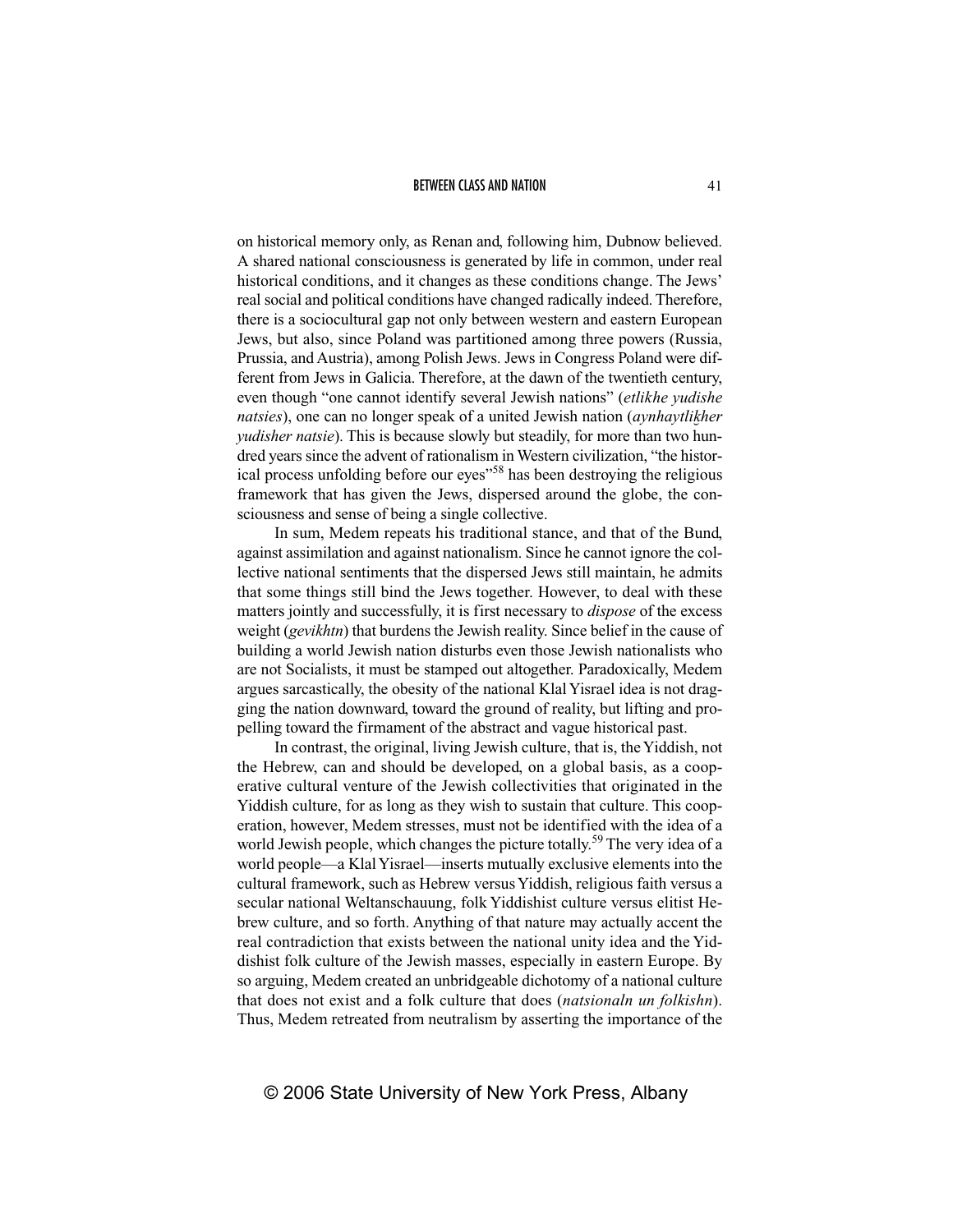Jewish national feeling at large, especially in eastern Europe, and was even willing to accept the cultivation of this culture on a global basis. However, he categorically rejected the national idea of a "world people" as argued by Dubnow and, especially, by Zionism.

Does this actually point to a change in Medem's outlook? Indirectly, Medem definitely devalued his argument—even if the question of his having done so directly is not discussed—by extending the incidence of national cultural "activism" to Jewish collectivities in eastern Europe outside Tsarist Russia. By so doing, he invested the national culture with meaning that transcends daily folk existence within a specific, defined social reality and transformed it into a bridge between the various segments of Jewry of eastern European origin. Thus, he strengthened the spiritual dimension of national identity by elevating it over various existential realities such as the Russian and the American.

However, Medem remained true to his basic premise, the foundation stone of neutralism: the conviction that economic and social development would eventually determine everything. Furthermore, in the matter of a "world people," it was no longer necessary to wait for the prognostic process to unfold; after all, even then anyone could see that the widening divide among Jewry's diverse segments was leading to national fragmentation. The sociohistorical process proved that several societies of Jewish origin were coming into being. Practically, perhaps, this means that the process of Jewish disintegration was but a preparatory—an objective phase that would lead to the Jews' disappearance as a world nation at some indeterminate future time.

Five years later, after the beginning of World War I, this expansion of cultural validity to a domain outside the particularistic social reality of eastern European Jewry prompted Medem to modify the "neutralism" doctrine substantially in the intellectual sense. Sofia Erlich—the staunch Marxist, daughter of Simon Dubnow, and wife of the future Bund leader in Poland, Henryk Erlich—attributed this change to Medem's encounter with the Jewish masses in Poland.<sup>60</sup> While this mechanistic social perspective contains some truth, it obviously disregards the organic ideational process that Medem had developed in the decade preceding World War I. There is no doubt, however, that five years after he debated the meaning of the Jews' existence as a world people, Medem took another step forward in developing his "neutralism" concept and adjusting it to existing and changing reality.

In a six-article series, published in 1916 under the pregnant title "Deeper in Life" (*Tifer in lebn*),<sup>61</sup> Medem describes the development of his national outlook as a collective Bundist phenomenon from 1901 to that time. Without retreating from his first premise—that the fate of peoples,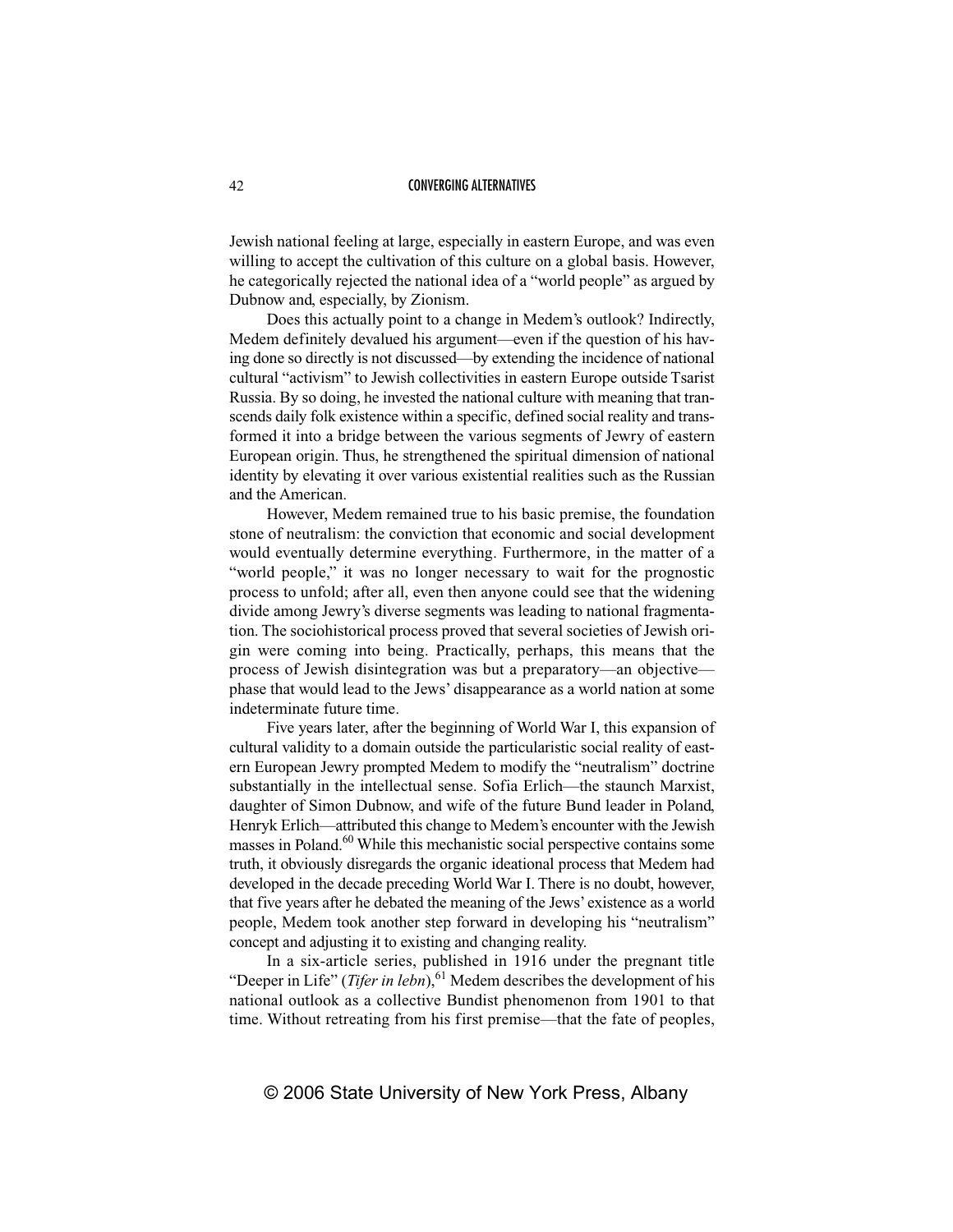especially the Jews, hinges on the development of "historical forces" (*historishe kreftn*)—he invests those forces with special meaning. His description of the development of the neutralistic view offers nothing new apart from one important point. Writing about the historical forces that change and determine the fate of nations, he stresses that the people is one of these forces and, therefore, the fate of the nation depends on the actions of the people.<sup>62</sup> On the basis of this activistic premise, Medem distinguishes between the "old neutralism" (*alter neutralism*) and the other neutralism, the new, that has developed as its outgrowth. The erstwhile neutralism, valid until 1905, called for total multicultural freedom within a framework of Jewish cultural autonomy. Thus, only if groups of Jewish activists wished to maintain a school system that did not use the national language would they be allowed to do so, and so forth. However, Medem continues, what was logical ten years ago no longer passes the test of current reality, because political consciousness has spread and become more deeply entrenched among the Jewish masses. This change has shifted the national question from the field of an essentially intellectual debate to the applied domain of practical and clashing political demands, such as recognition of the national language (Russian, Polish, Yiddish), national schools, and so forth. These practical issues, in Medem's opinion, entail prior decisions of principle in advance of the struggle over what political path to follow. In this new reality, the Bund, as a political and social party, cannot avoid the fray on the basis of the "old neutralism" argument. Just as the Bund has adopted an active stance on the issue of class struggle, so should it in the national struggle, because the two are related. For this reason, the decision should not be left to objective or neutral historical forces.<sup>63</sup>

Medem explains that the transformation of neutralism from passivism to national activism for inroads in popular life (*tifer in lebn arayn*) corresponds to the transformation of the Bund from an underground organization to a mass political movement. This transition has made abstract intellectual issues into practical daily problems, and "in this manner we have moved deeper into life" (*Mit dem dazign veg zenen mir gegangen alts tifer in lebn arayn*).64

Medem summarized his "new neutralism" outlook, if one may thus define the change that occurred in his understanding of the national issue, in an article titled "Again, Ourselves and Our Nationalism."<sup>65</sup> His purpose in writing it was to justify the party's active involvement in political struggle for the organization and shaping of Jewish national-cultural life by advocating the abandonment of the old theory of total separation of class and national interests. Indeed, he believed that, despite the class differences, class interest and national interest should not be totally separated.<sup>66</sup> Thus,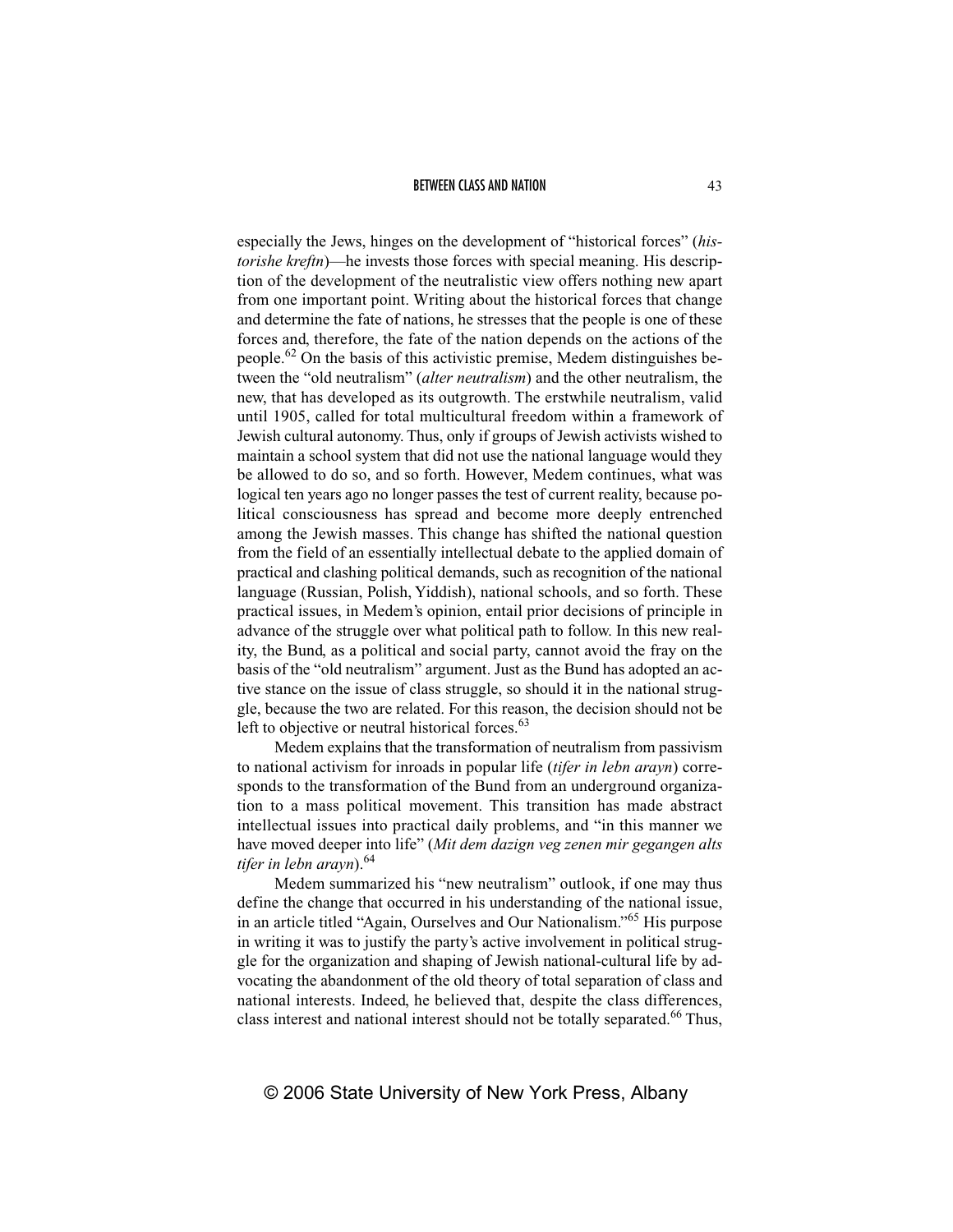concern for the nation at large should be a trait of the working class, too, and not the Jewish nationalists only. The Bund, as a political party, no longer floats in the mist of abstract theories but strides on the ground of reality. This being the case, when realities change, so do the party's views on class interest versus national interest. This, the class outlook, is, in Medem's opinion, a litmus test of sorts with which one may assess developments and make policy accordingly. However, even if the old litmus test (*der altn probirshtayn*) is not abandoned, it should be borne in mind that the principled class approach is merely a point of departure and by no means a rubber stamp (*shtempl*) in debating political and social issues. After all, people are the ones who adjust to reality. Therefore, although the point of departure is admittedly old, its fulfillment can be new. $67$  At the end of World War I, this perspective prompted Medem to create a synthesis of sorts between the "internationalist" and the nationalist prognoses. In 1918, in view of the Versailles Treaty, Medem expressed the belief that the establishment of new nationally based states was a stopgap solution only. The social process, in his opinion, would by necessity lead to the creation of large supranational political and economic units. This objective trend would invest the cultural autonomy, the function of which would be to protect the specific nation within the multinational state, with particular importance.<sup>68</sup>

Medem implemented this creed in his activity in independent Poland in 1917–1920, after which he left for the United States. During those years, he devoted himself mainly to the party's Yiddish Jewish-education enterprise. Another factor in this was his disillusionment with what was happening in the party, that is, the internecine struggle between the left wing, which labored to bring the Bund into the Third International—an act that would quickly destroy the party's independence—and the mainstream, which, to preserve the Bund's independence, refused to accept the Comintern's conditions. Medem, a traditional anti-Bolshevik and an uncompromising rival of Lenin, inveighed vehemently against the Comintern—a form of behavior that left him isolated in the party.

Politically isolated from his comrades, Medem worked actively to bring the Bund into the Congress for Yiddish Culture. By rejecting this initiative, too, the party exacerbated his isolation. Ultimately, however, there is no doubt that Medem's activity for the creation of a broad organizational framework that would encourage national culture subsequently formed the basis on which the Bund, Po'aley Tsiyyon Left, and various Yiddishist groups built the CYSHO school system.<sup>69</sup>

Yiddish language and culture, in Medem's opinion, were more than matters of intellectual attitude and ideology; they were manifestations of the Jewish masses' nationhood and national interest. Language also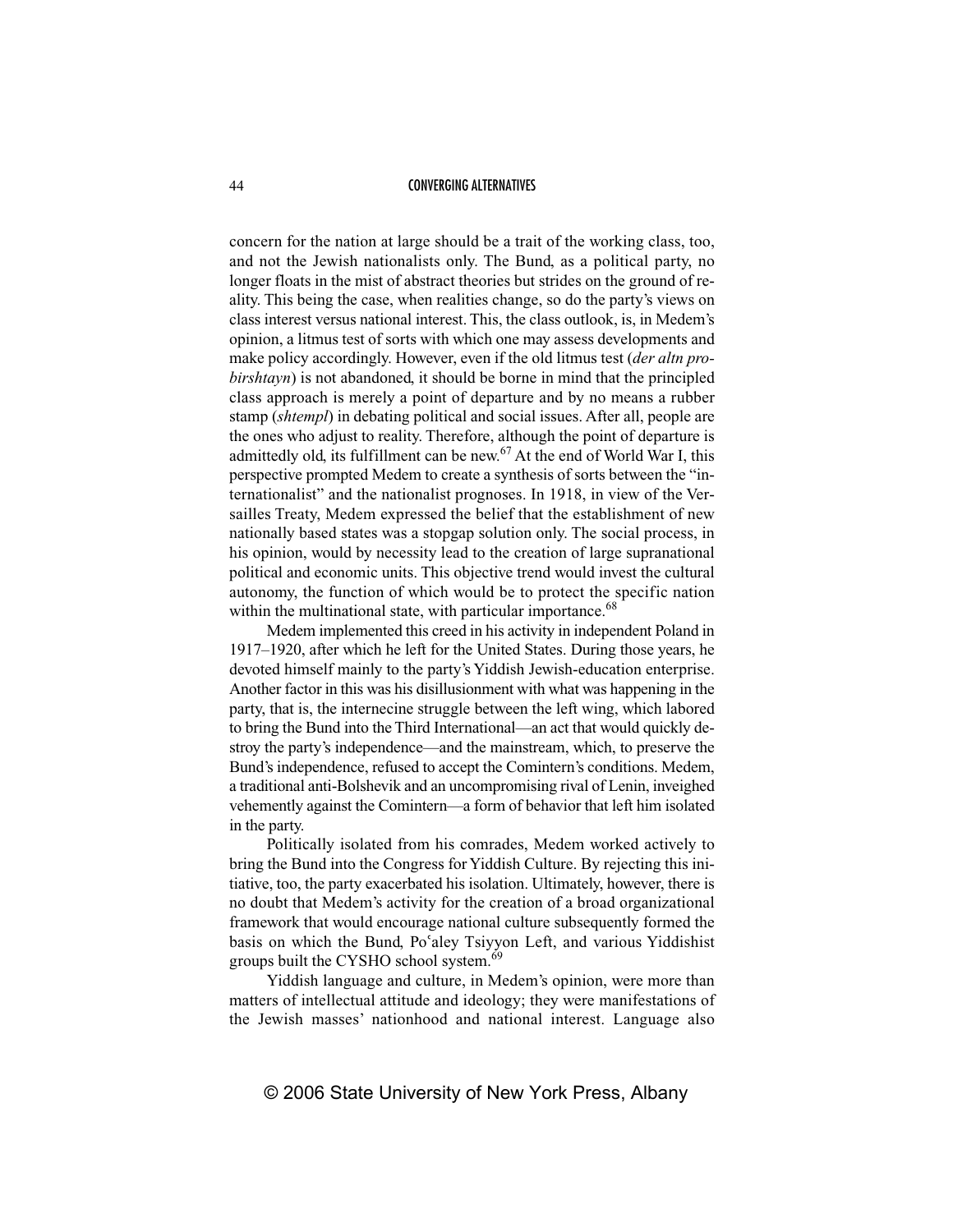became a very urgent problem in the new democratic regime in independent Poland. Therefore, he demanded that at the present time, an era so different from its recent predecessor, when the political situation was different—the class interest of the Jewish workers should give rise to a struggle for the overarching national task, for the Yiddish language, in conjunction with other progressive national forces.<sup>70</sup> At that time, the party turned a deaf ear to his urgings.

These views of Medem's, expressed in 1916–1918, also translated into political terms from his standpoint. In 1916, while in Warsaw, he was invited to take part in a conference of Jewish public figures, intellectuals, and journalists in that city. At the conference, the question of the struggle for Jewish national autonomy was debated. Medem took the occasion to express a political view that was far-reaching relative to the Bundist ideological tradition and relative to his own ideological and political development. He spoke vehemently about the need to establish an autonomous national framework of Klal Yisrael and stressed that, under the existing circumstances, the Jews must be in charge of their own affairs. Then he added a sentence pregnant with significance: "I say this knowing that the Bund will lose the elections to the Hasidim. *That's always better than controlling a Polish municipal council*" [emphasis mine].<sup>71</sup> As I will show in chapter 3, in 1919 a dispute erupted between Medem and Wiktor Alter in this matter—the importance of national autonomy in the era following World War I.

Medem's views were carried on, directly or indirectly, in the resolutions of the Russian Bund on the national autonomy question the party's tenth convention (April 1–6, 1917), after the February 1917 revolution. At this gathering, the Bund expressed a favorable view toward participating "*in a pan-Jewish convention* convened on the basis of a *general* franchise . . . of *all* citizens . . . who *affiliate themselves* with the Jewish nation—because it regards this as an instrumentality for the attainment of national-cultural autonomy" [emphasis mine].<sup>72</sup> Therefore, the Bund placed the interests of the nation at large over sectional interests that were clashed in substantive ways: between the working class and the bourgeoisie, between the Zionist and the Bundist ideologies, between the nonreligious and the religious, and between Yiddishspeaking Jews and those who had adopted Russian as their vernacular.

Pursuant to this resolution, the Bund agreed, after internal vacillations and external disagreements, to participate in elections for the general convention of Russian Jews.<sup>73</sup> Although these elections took place in January 1918, the convention was not held because the Bolsheviks assumed power in December 1917. Medem put his outlook into practice in independent Poland between 1917 and 1920, when he left for the United States. During those years, he devoted himself mainly to the Yiddish-language Jewish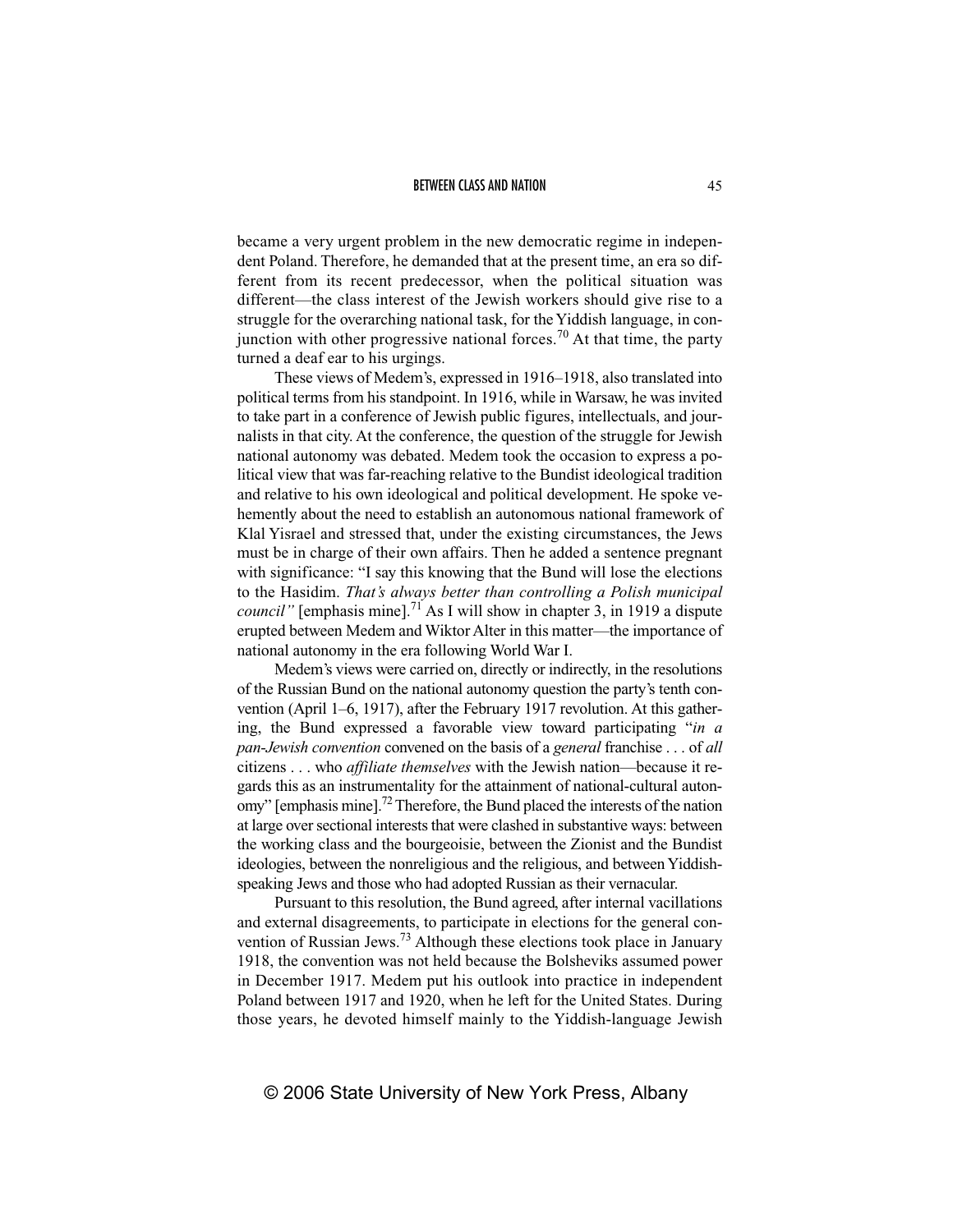education enterprise. He had an additional reason for spending his time this way: disillusionment with the wranglings of two forces within the party. The left flank of the Bund strove to bring the party into the Third International, which would result in the Bund's imminent self-liquidation, whereas the mainstream, wishing to keep an autonomous Bund in existence, rejected some of the Comintern's terms. Medem, a traditional anti-Bolshevik and an uncompromising rival of Lenin's, came out passionately against the Comintern, which isolated him within the party.

Politically sequestered from his comrades, Medem sponsored a motion to enlist the Bund in the Congress for Yiddish Culture. The party rejected this initiative, too, thus aggravating his isolation. Ultimately, however, there is no doubt that Medem's activities for the creation of a broad organizational framework that would foster national culture helped to lay the foundations of the CYSHO school system, a cooperative venture of the Bund, Po'aley Tsiyyon Left, and various Yiddishist circles.<sup>74</sup>

For Medem, the Yiddish language and its culture reflected the Jewish national essence and the authentic interest of the Jewish masses, as opposed to an intellectual posture or a question of ideology. Language was also an urgent, pressing problem in the new democratic regime of independent Poland. Therefore, he insisted that at the present time, a time so different from the recent past, in which the political situation was different, Jewish workers should act on their class interest by struggling for the overall national mission, that is, the Yiddish language, in concert with other progressive national forces. At the time, his was the only voice in the party that expressed such a demand.

Outside the party, however, one person could observe Medem's struggle with both satisfaction and sorrow: the historian Simon Dubnow, sire of the national autonomy idea. After all, as I show in chapter 3, Medem was the last fighter for pan-Jewish national-cultural autonomy at that point in time, shortly before his departure from Poland.

Thus, Medem "came in from the cold" and died outside his eastern European home—in the United States.<sup>75</sup> Might this symbolism be indicative of Medem's national outlook? I would answer in the affirmative. The high-minded Medem was an outsider and so he remained; Medem the Jew wished to become one with his people. His Jewishness was not natural but intellectual and emotional. As an intellectual of the Marxist persuasion, he could not repudiate the "prognostic neutralism" doctrine, which flowed from the very theory of social and historical development. However, the passion that brought him back to Jewry and his folk roots stood in a sort of dialectic contrast to his intellectualism. In the tension between the two intellect and passion—the latter won out. Medem became the great cham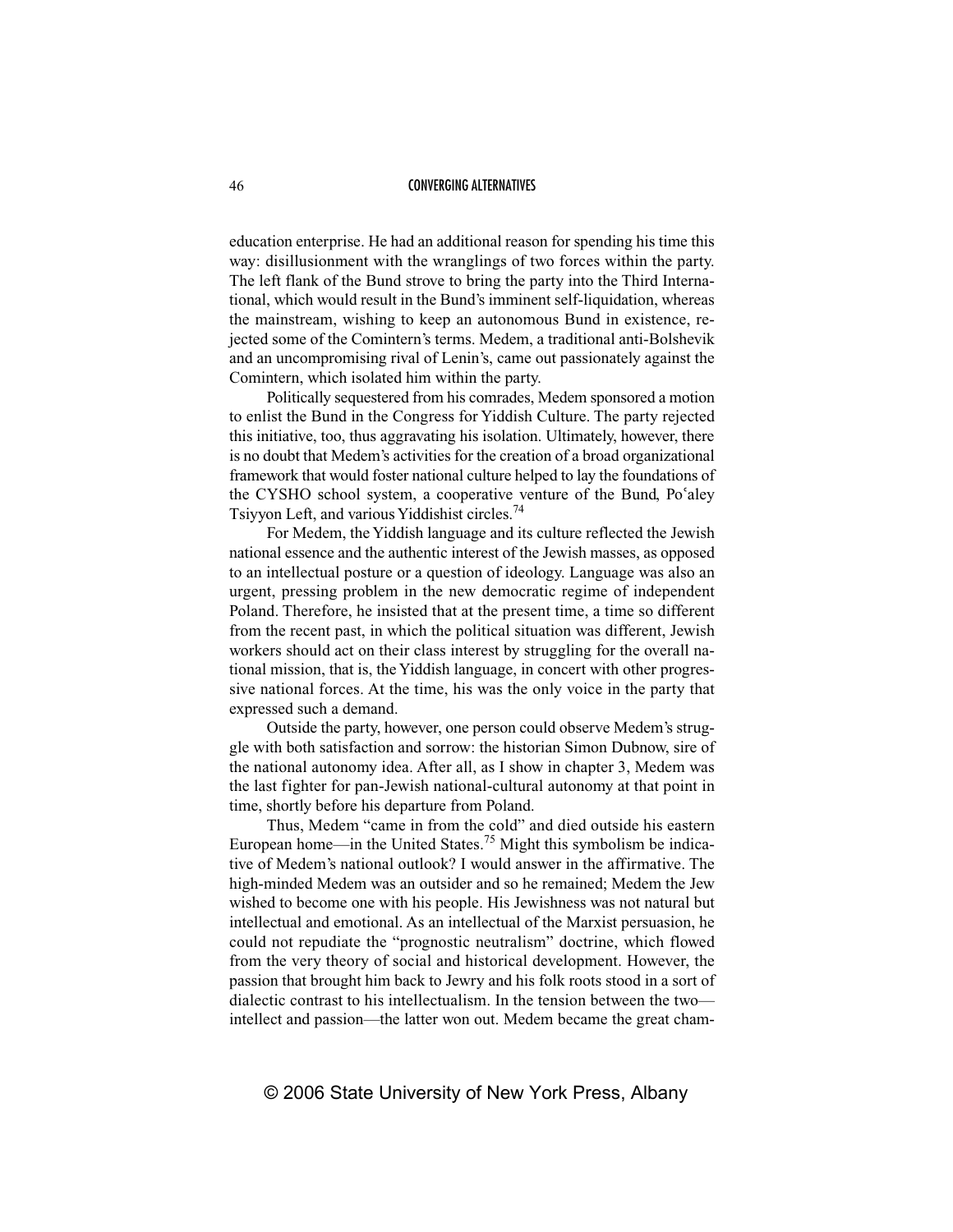pion of the Yiddish language and an indefatigable fighter for its national and political status. In this struggle, as an exponent of the prognostic view, he was willing to accommodate the assimilationists who had abandoned Yiddish in favor of Polish and with the ultranationalists who repudiated it in favor of Hebrew. However, he zealously fought against the in-between solution of a Yiddish-Hebrew diglossia and those who favored it.<sup>76</sup> In this matter, he brooked no compromise. Yiddish was the people, and Medem, after all, had returned to his people. In his uncompromising struggle for Yiddish, he made himself into a counterweight of sorts to the possibility of a neutralistic prognosis in the future. To his fellow Bundists, Medem was important not only as a national theoretician and a warm, charming person but also as a national "repenter." For them—people whose national beliefs prompted them to divorce from their ideological surroundings—Medem became an emblem of the correctness of the path and, therefore, the legend of the Jewish labor movement.

In this sense, Medem resembled Zionist personalities on the fringes of the Jewish national sphere who, for various reasons, penetrated its core, gave it its shape, or left their imprint on it. Such personalities were Theodor Herzl, Max Nordau, Yosef Trumpeldor, and the poetess Rachel. This may explain Medem's unexplained sympathy for the persona of Herzl.

## **SUMMATION**

Summing up the Russian chapter in the history of the Bund from the perspective of the Klal Yisrael concept, the question is whether the Klal Yisrael principle have any status in the development of the party's national thinking? I would answer in the affirmative. By examining how the "cultural autonomy" concept evolved during the 1901–1917 period, we see how complex and serpentine the party's exertions on this issue were. Ber Borochov, of all people, noticed these vacillations at the very beginning of the century, and he pointed out the Bund's weakness on the national question. This weakness, he said, was manifested in "[the party's] inability to determine a clear source for it, one way or another"—either to regard nationalism as a reactionary phenomenon and a Utopian outlook or to admit that national rights were among the specific needs of the Jewish masses. For this reason, Borochov concluded, "Bundist rationales on the national question always stop in the middle and always leave something expressed halfway—half-assimilationist and half-national."<sup>77</sup>

Another question is this: in 1917, pursuant to the February revolution in Russia, did the Bund really pull into the Klal Yisrael "station" in its attitude toward the organization and powers of Jewish national autonomy? This